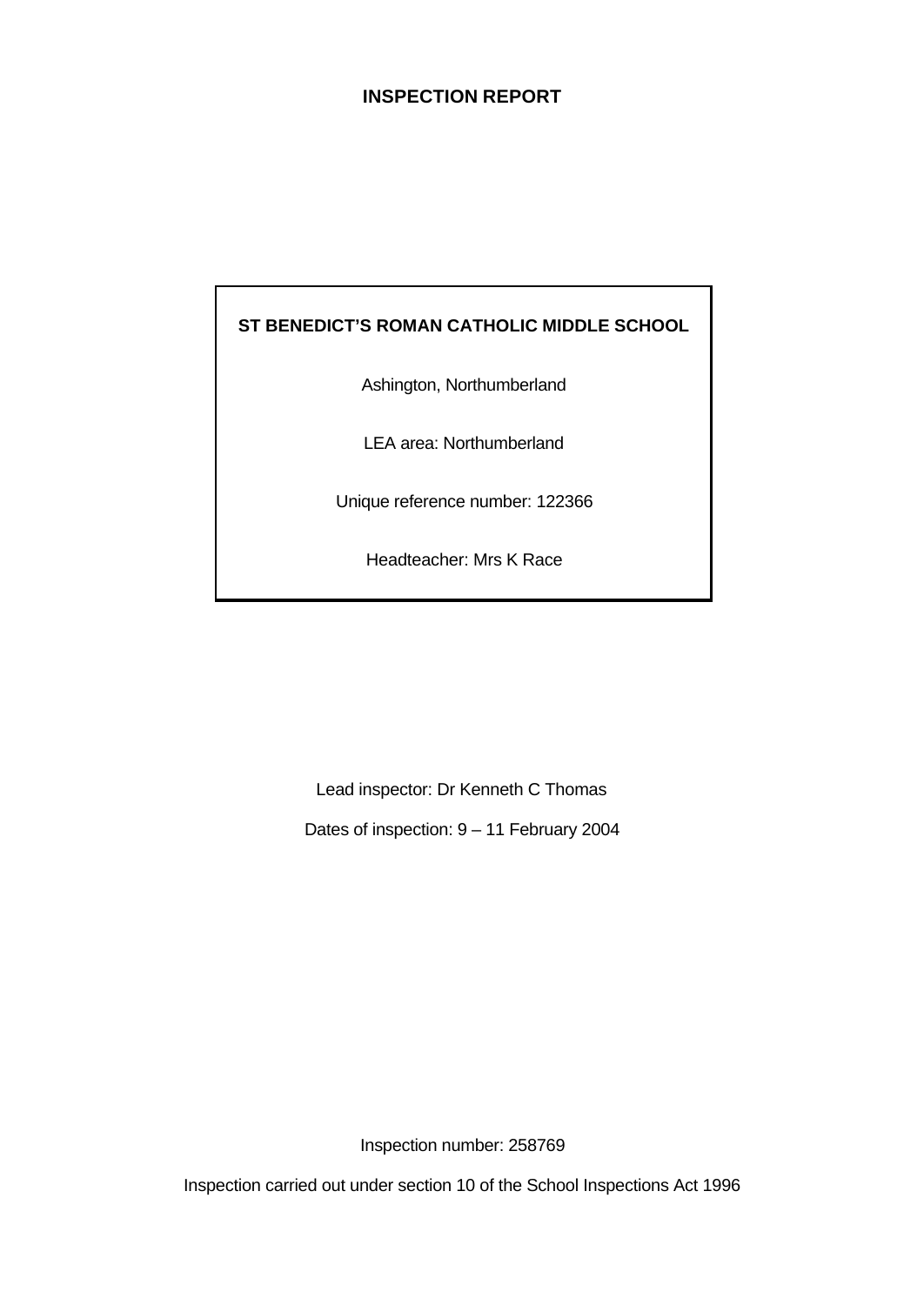© Crown copyright 2004

This report may be reproduced in whole or in part for non-commercial educational purposes, provided that all extracts quoted are reproduced verbatim without adaptation and on condition that the source and date thereof are stated.

Further copies of this report are obtainable from the school. Under the School Inspections Act 1996, the school must provide a copy of this report and/or its summary free of charge to certain categories of people. A charge not exceeding the full cost of reproduction may be made for any other copies supplied.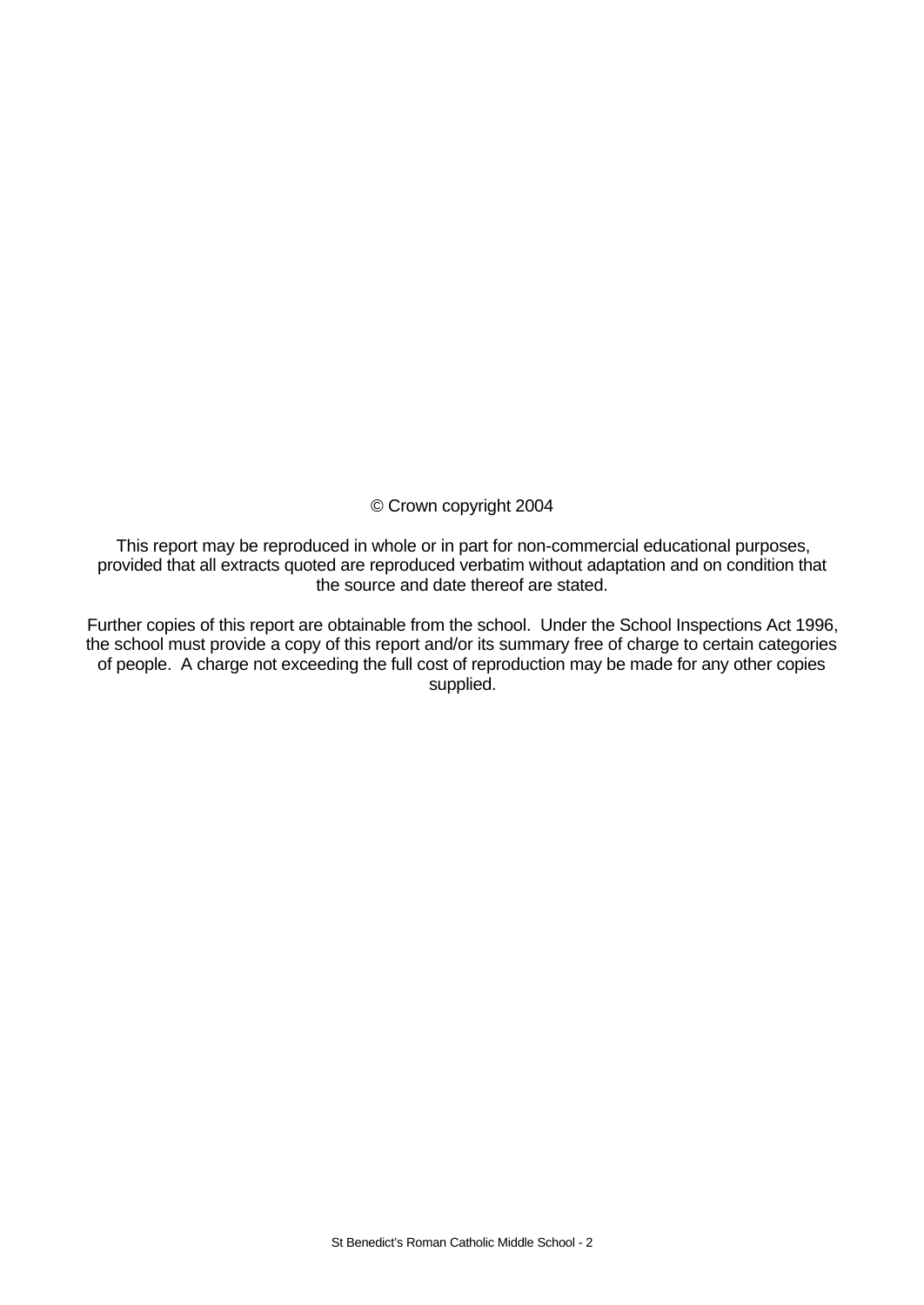# **INFORMATION ABOUT THE SCHOOL**

| Type of school:              | Middle deemed secondary           |
|------------------------------|-----------------------------------|
| School category:             | Voluntary aided                   |
| Age range of pupils:         | 9 to 13 years                     |
| Gender of pupils:            | <b>Mixed</b>                      |
| Number on roll;              | 218                               |
| School address:              | Moor House Lane<br>Ashington      |
| Postcode:                    | Northumberland<br><b>NE63 9LR</b> |
| Telephone number:            | 01670 813658                      |
| Fax number:                  | 01670 814840                      |
| Appropriate authority:       | The governing body                |
| Name of chair of governors:  | Mrs S Goldsbury                   |
| Date of previous inspection: | 12 January 1998                   |

# **CHARACTERISTICS OF THE SCHOOL**

St Benedict's Middle School is a school for boys and girls aged 9 to 13 situated south-east of Ashington town centre. With 218 pupils on the school roll it is smaller than most middle schools. Standards of attainment on entry in Year 5, although covering the full attainment range, are average overall. The proportion of pupils on the school's list of special educational needs has risen over the last four years and is now above average, as is the proportion of pupils with statements. Most pupils with the highest level of need have moderate learning difficulties. Very few pupils have other than white British backgrounds and, although some of these pupils are from homes where English is an additional language, all are fluent in English. The school's socio-economic circumstances are generally unfavourable, with many families where parents are unemployed. The school is part of an Education Action Zone. Although the pupil population is very stable, because of the small number of pupils in the school the movement of just a few can have a significant impact on the school's statistical information relating to standards.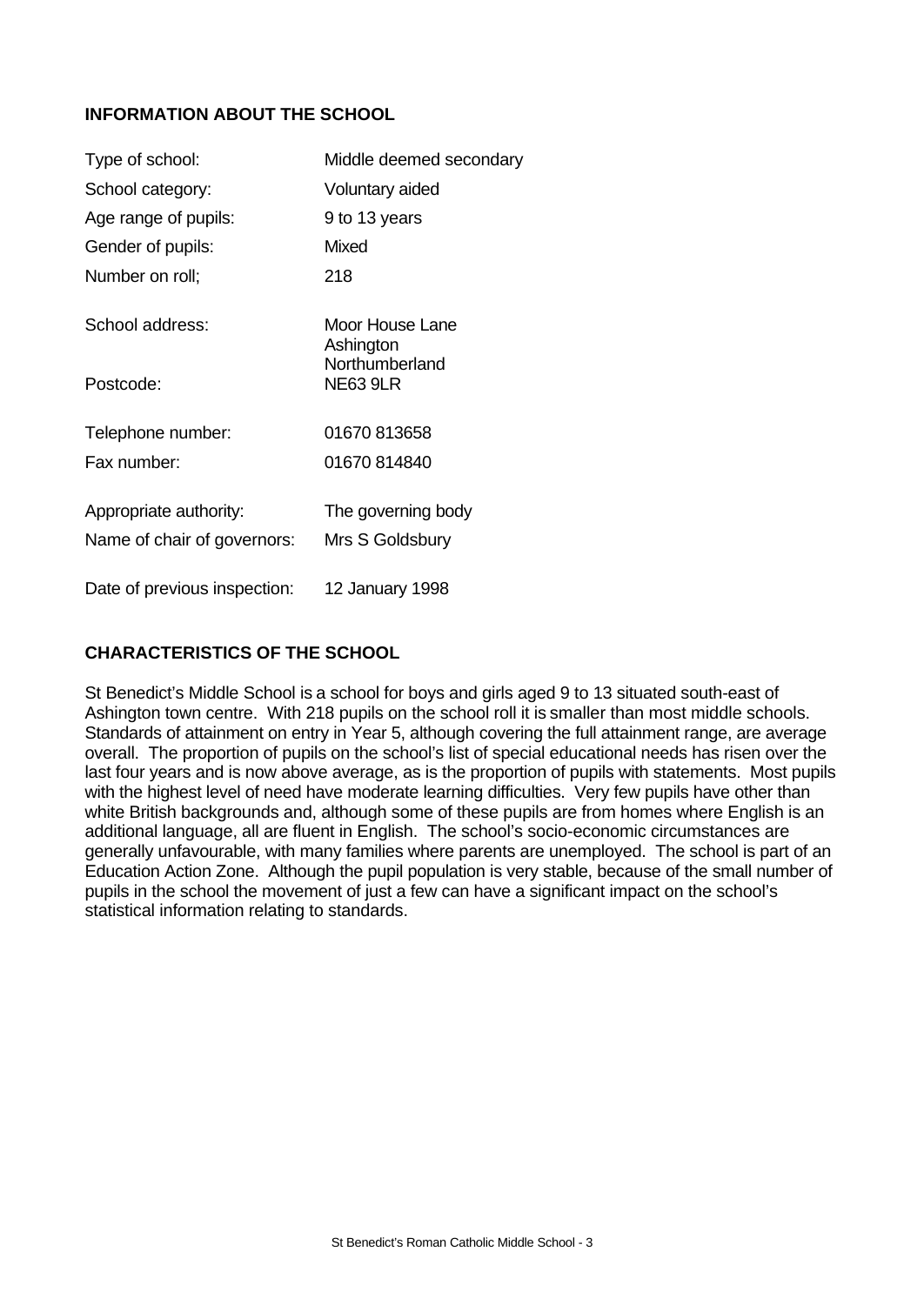# **INFORMATION ABOUT THE INSPECTION TEAM**

| Members of the inspection team |                           | <b>Subject responsibilities</b> |                                             |
|--------------------------------|---------------------------|---------------------------------|---------------------------------------------|
| 3390                           | <b>Ken Thomas</b>         | Lead inspector                  | Special educational needs                   |
|                                |                           |                                 | Physical education                          |
| 9958                           | Tim Page                  | Lay inspector                   |                                             |
| 10905                          | Alan Brewerton            | Team inspector                  | Science                                     |
| 11838                          | Derek Cronin              | Team inspector                  | French                                      |
| 19414                          | Janet Flisher             | Team inspector                  | English as an additional language           |
|                                |                           |                                 | Citizenship                                 |
|                                |                           |                                 | English                                     |
| 10832                          | Alan Grant                | Team inspector                  | Art and design                              |
|                                |                           |                                 | Design and technology                       |
|                                |                           |                                 | Information and communication<br>technology |
|                                |                           |                                 | <b>Music</b>                                |
| 33711                          | <b>Michael Hird</b>       | Team inspector                  | <b>Mathematics</b>                          |
| 19152                          | <b>Richard Merryfield</b> | Team inspector                  | Geography                                   |
|                                |                           |                                 | History                                     |

The inspection contractor was:

Cambridge Education Associates

Demeter House Station Road **Cambridge** CB1 2RS

Any concerns or complaints about the inspection or the report should be made initially to the inspection contractor. The procedures are set out in the leaflet *'Complaining about Ofsted Inspections'*, which is available from Ofsted Publications Centre (telephone 07002 637833) or Ofsted's website (www.ofsted.gov.uk).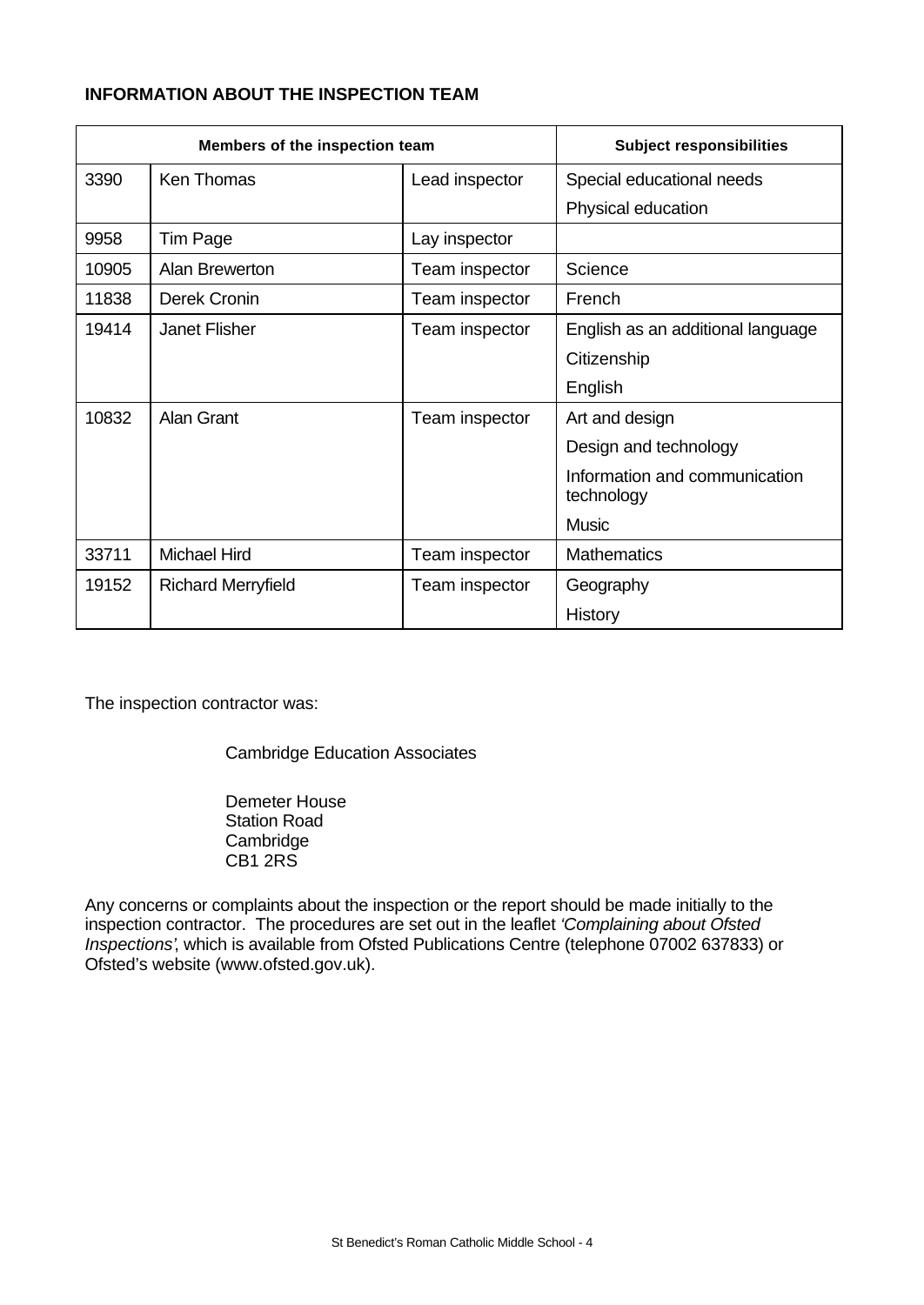# **REPORT CONTENTS**

|                                                               | Page |
|---------------------------------------------------------------|------|
| <b>PART A: SUMMARY OF THE REPORT</b>                          | 6    |
| <b>PART B: COMMENTARY ON THE MAIN INSPECTION FINDINGS</b>     |      |
| <b>STANDARDS ACHIEVED BY PUPILS</b>                           | 8    |
| Standards achieved in areas of learning, subjects and courses |      |
| Pupils' attitudes, values and other personal qualities        |      |
| QUALITY OF EDUCATION PROVIDED BY THE SCHOOL                   | 11   |
| Teaching and learning                                         |      |
| The curriculum                                                |      |
| Care, guidance and support                                    |      |
| Partnership with parents, other schools and the community     |      |
| <b>LEADERSHIP AND MANAGEMENT</b>                              | 16   |
| <b>PART C: THE QUALITY OF EDUCATION IN SUBJECTS</b>           | 18   |
| <b>SUBJECTS IN KEY STAGES 2 AND 3</b>                         |      |
| <b>PART D: SUMMARY OF THE MAIN INSPECTION JUDGEMENTS</b>      | 28   |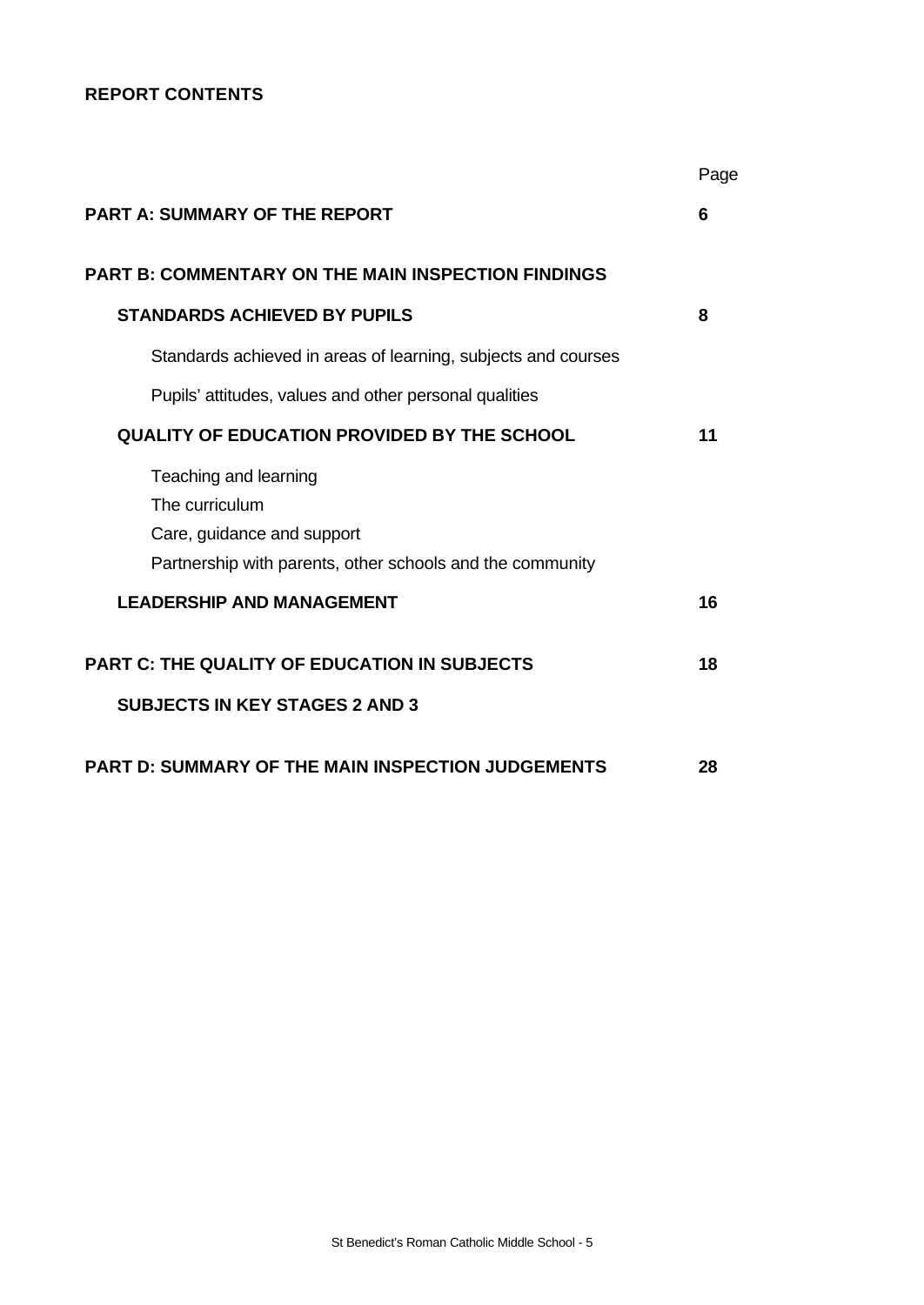# **PART A: SUMMARY OF THE REPORT**

# **OVERALL EVALUATION**

**This is a very effective school with many very good features**. The school provides a very good quality of education for all pupils. The very good leadership of the headteacher, with strong support from other key staff, ensures that pupils from all groups achieve very well. Standards are well above average at the end of Year 6. Teaching and learning are good. The school provides very good value for money.

The school's main strengths and weaknesses are:

- The headteacher's caring leadership ensures that very good teamwork underpins the quality of education the school provides.
- Pupils achieve very well because teaching effectively challenges and extends their knowledge and understanding in most subjects.
- Pupils' very good attitudes and behaviour, together with very effective partnerships with parents and the community, contribute significantly to the school's success.
- Pupils derive great benefit from the school's very good range of enrichment activities.
- Procedures for identifying and making provision for pupils with special educational needs and those with English as an additional language are very good.
- Standards in French are not as high as they should be.
- The attendance rate is adversely affected by family holidays taken in term-time.
- Not enough curriculum time is allocated for the teaching of history in Years 7 and 8.

The school has made good improvement since the last inspection. Standards in English, mathematics and science have risen. Pupils' achievement is very good. In recognition of this the school has gained two achievement awards. There is now more good and very good teaching. The key issues relating to information and communication technology (ICT) and assessment identified in the last report have been tackled successfully. However, not enough progress has been made on the key issue related to French.

| <b>Results in National</b><br>Curriculum tests at the end<br>of Year 6, compared with: |      | similar schools |      |      |
|----------------------------------------------------------------------------------------|------|-----------------|------|------|
|                                                                                        | 2001 | 2002            | 2003 | 2003 |
| English                                                                                |      | ⌒               | В    |      |
| mathematics                                                                            |      |                 | в    |      |
| science                                                                                |      |                 | B    |      |

# **STANDARDS ACHIEVED**

Key: A - well above average; B – above average; C – average; D – below average; E – well below average. *Similar schools are those whose pupils attained similarly at the end of Year 2.*

**Achievement is very good**. The 2003 results in the National Curriculum tests taken at the end of Year 6 in English, mathematics and science were above average. These results do not accurately reflect standards in these subjects, which are well above expectations. Achievement in all three subjects is very good in Years 5 and 6. In Years 7 and 8 achievement is very good in English and mathematics and good in science. Pupils achieve well in most other subjects and current standards are above national expectations in all years. Standards in French are below expectations because not enough attention has been given to the development of the basic communication skills in the language.

Pupils' attitudes and behaviour are very good. **Pupils' personal development, including their spiritual, social and moral development, is also very good.** Cultural development is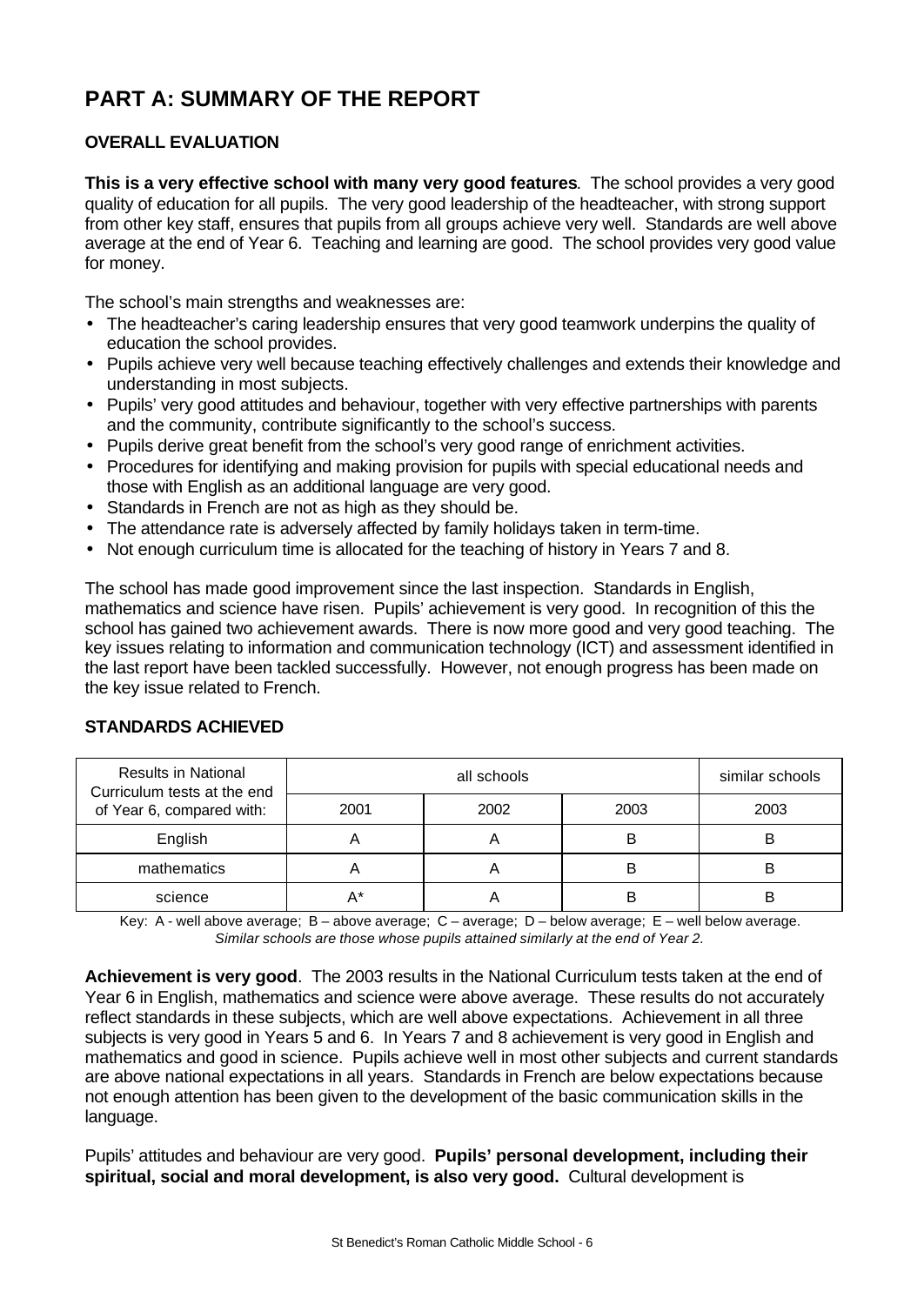satisfactory. Attendance is satisfactory, but adversely affected by family holidays taken during term time. Punctuality is good.

# **QUALITY OF EDUCATION**

**The quality of education provided by the school is very good. Teaching and learning are good**, with little difference between year groups. Examples of very good teaching are seen in all years. Very good planning and teamwork underpin the quality of teaching. The quality of the curriculum is good. However, the taught week is below national recommendations and the shortage of curriculum time is having an adverse effect on standards in French and restricting full coverage of the curriculum in history in Years 7 and 8. The school makes very good provision to enrich pupils' learning outside lessons. Pupils are provided with very good care, support and guidance. Parents are very committed and closely involved in their children's education. Very good links with other schools, higher education and the community enhance provision.

# **LEADERSHIP AND MANAGEMENT**

**Leadership and management of the school are very good**. The thoughtful leadership provided by the headteacher, with highly dedicated support from the acting deputy head, is ensuring that the very good quality of education the school provides is being maintained at a time of significant staffing difficulties. The school makes effective use of evaluation information to identify strengths and tackle weaknesses. Governance of the school is good and all statutory requirements are met.

# **PARENTS' AND PUPILS' VIEWS OF THE SCHOOL**

Parents are very pleased with the school. They express no major concerns and are particularly pleased with the quality of education and care the school provides. Pupils are equally positive. They are very proud of their school and greatly appreciate and enjoy all that it has to offer them.

# **IMPROVEMENTS NEEDED**

The most important things the school should do to improve are:

- Raise standards in French.
- Ensure that enough curriculum time is allocated to history for full coverage of the Programme of Study in Years 7 and 8.
- Continue to emphasise to parents the adverse effects on pupils' progress of absence from school for family holidays.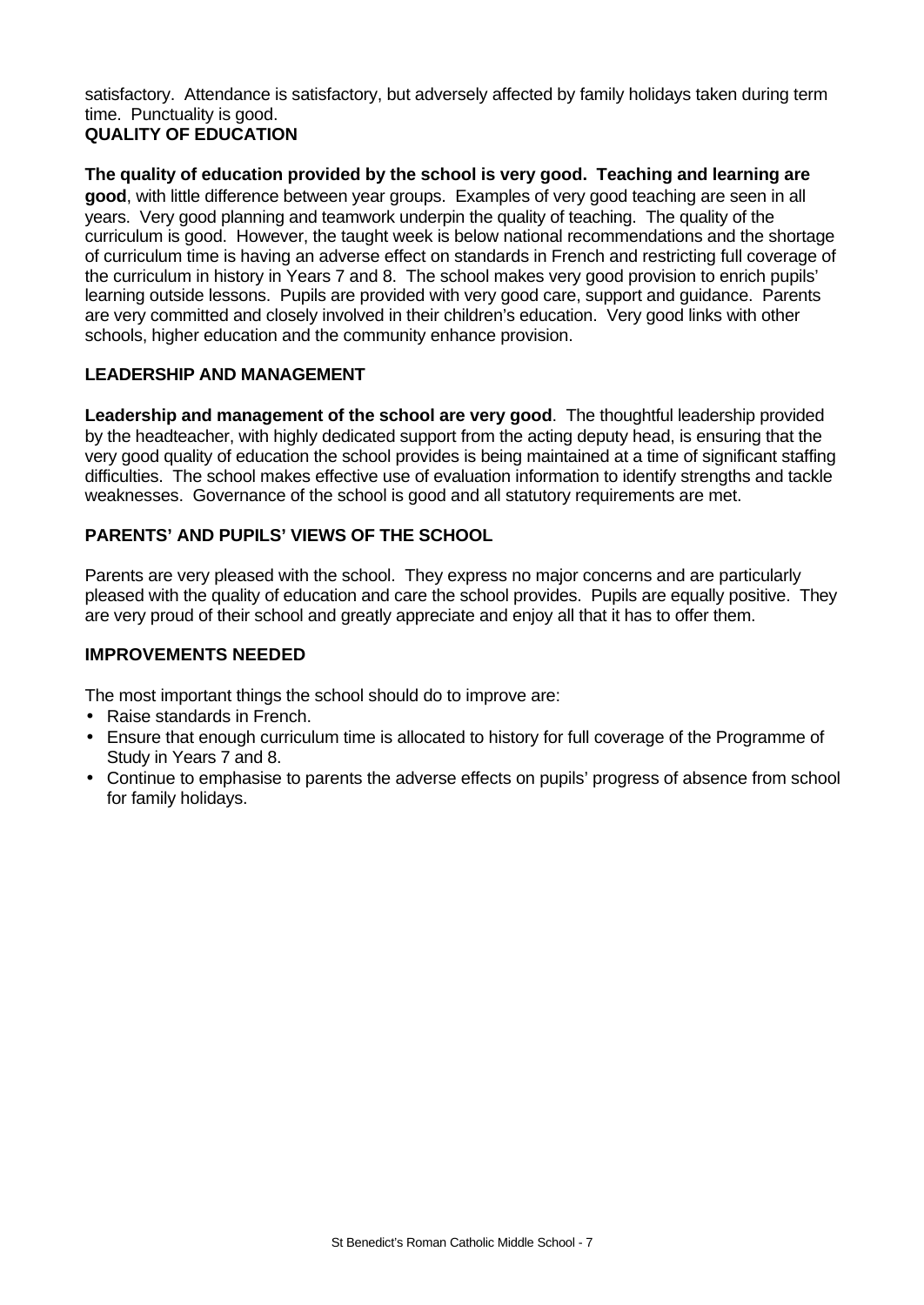# **PART B: COMMENTARY ON THE INSPECTION FINDINGS**

# **STANDARDS ACHIEVED BY PUPILS**

#### **Standards achieved in areas of learning, subjects and courses**

Achievement is very good. As a result, pupils progress from standards that are average on entry to well above average at the end of Year 6. They continue to achieve very well in Years 7 and 8 and standards are above expectations in most subjects by the end of Year 8.

#### **Main strengths and weaknesses**

- Pupils achieve very well during their time in the school and make more rapid progress than expected based on their standards of attainment on entry.
- Standards are well above national expectations in English and mathematics and above expectations in most other subjects by the end of Year 8.
- Pupils' very good literacy skills and numeracy skills help them to achieve well.
- Pupils do not achieve as well as they should in French.

#### **Commentary**

#### *Standards in national tests at the end of Year 6 – average point scores in 2003*

| Standards in: | School results |             |
|---------------|----------------|-------------|
| English       | 27.9 (29.9)    | 26.8 (27.0) |
| mathematics   | 27.8 (29.3)    | 26.8 (26.7) |
| science       | 29.0 (29.8)    | 28.6 (28.3) |

*There were 48 pupils in the year group. Figures in brackets are for the previous year.*

- 1. As a middle school with pupils from Years 5 to 8, the only formal test results available are those taken by pupils at the end of Year 6. Pupils enter the school with standards of attainment that are average overall. Pupils achieve very well through Years 5 and 6 and results in the National Curriculum tests taken in the core subjects of English, mathematics and science at the end of Year 6 are improving at the same rate as results nationally. Taken together, results over the last three years are well above average and above those indicated by the 2003 test results, which were above average. At the request of the local education authority, two pupils were admitted temporarily to the school shortly before the tests were taken. As the standards of attainment of both pupils in English, mathematics and science were well below average, and because there were only 48 pupils in the year group, their inclusion on the school roll had a disproportionate effect on the test results. The school's demanding targets for Year 6 in 2003 were exceeded and equally demanding targets have been set for 2004. Analyses of performance show that the school is amongst the highest achieving schools in the county.
- 2. Inspection evidence shows that the achievement of pupils presently in Years 6 and 8 is very good and that standards in English and mathematics are well above expectations. Although there are slight differences in standards in science, where they are well above expectations in Year 6 and above expectations in Year 8, pupils are achieving well and these differences relate to the characteristics of the year groups. Underpinning this very good achievement is exceptionally thorough planning, with great care taken to ensure that teachers' strengths and learning resources are used most effectively to support pupils' learning. This benefits the needs of all groups of pupils who, as a result, achieve very well. Although girls attain higher standards than boys in English, the difference is less than that observed nationally. The performance of boys is not only better in English than that of boys nationally but also matches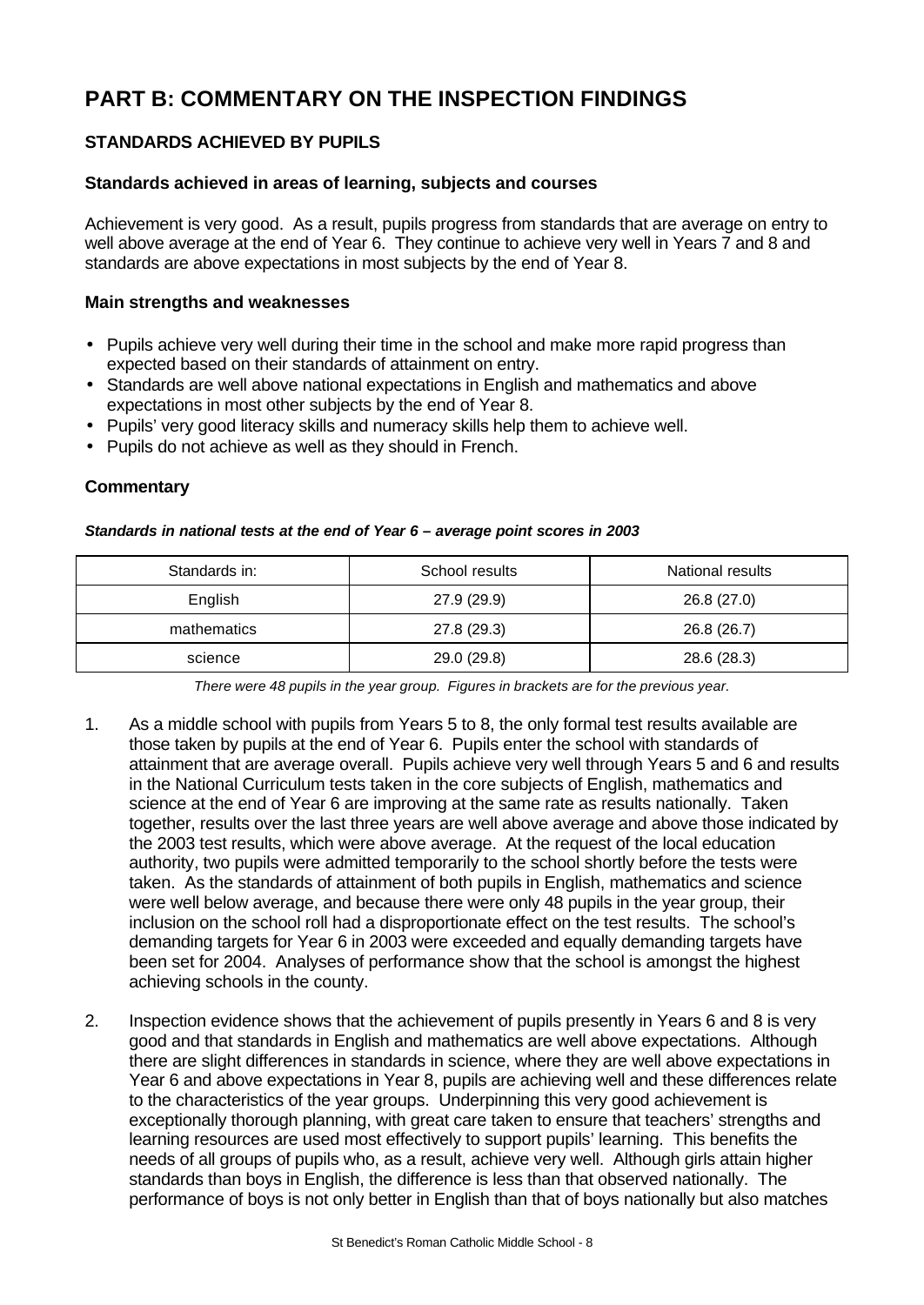the national performance of girls. There are no significant differences in the performance of boys and girls in mathematics and science. The achievements of pupils from minority ethnic backgrounds, those with English as an additional language and those with special educational needs are comparable with those of their peers. Because the needs of the higher-attaining pupils are recognised in most lessons they achieve particularly well.

- 3. Very good standards of literacy enable the majority of pupils to make the most of their education. Standards of reading are very good. Regular practice across a range of subjects leads to pupils becoming competent readers, able to understand texts and to identify different layers of meaning. Pupils communicate very well and speak with confidence in groups of all sizes. Writing skills are above average and handwriting and presentation are exceptionally good. Numeracy skills are well above average. The National Numeracy Strategy is being implemented successfully and numeracy skills are applied particularly well in science, design and technology, information and communication technology (ICT) and geography. The school has responded well to the key issue related to raising standards in ICT that was identified in the last inspection report. Pupils are now achieving well so that standards in ICT are above expectations at the end of Year 8. This is directly linked to the substantial investment the school has made in ICT resources over recent years. Teachers are becoming increasingly confident in the use of ICT and, although there is more progress to be made, pupils are being provided with more opportunities to apply and develop their ICT skills in subjects across the curriculum.
- 4. In other subjects pupils enter the school with standards that are broadly average. Because of good teaching pupils achieve well and standards in almost all subjects are at or above national expectations by the end of Year 8. The need to raise standards in French in Years 7 and 8 was identified as an issue for action in the last inspection report. To tackle this issue the subject was introduced in Year 5, which is two years earlier than is statutorily required. However, the best use has not been made of this early start with the consequence that achievement remains unsatisfactory and standards below expectations in Years 7 and 8. The reason for this is that there has been too much emphasis on the use of ICT and the development of pupils' literacy skills, with too little emphasis on the development of the basic communication skills in French. As a result, pupils lack confidence in speaking and pronunciation is poor because they depend too much on written preparation. Further action has now been taken and there are indications that improvements are being made.

# **Pupils' attitudes, values and other personal qualities**

Pupils' attitudes and behaviour are very good. Their spiritual, moral and social development is very good; cultural development is satisfactory. Attendance is satisfactory and punctuality is good.

#### **Main strengths and weaknesses**

- Pupils like coming to school, enjoy taking part in the wide range of opportunities available, and behave very well during lessons.
- Pupils display very good self-knowledge and an understanding of what is right. They show care and concern for others.
- Relationships are very good; and the school manages the very few incidents of bullying or harassment very effectively.
- Some pupils lose too much time at school as a result of family holidays taken in term-time.
- Not enough is done to cultivate pupils' first-hand experiences of cultural diversity.

#### **Commentary**

5. Pupils' very positive attitudes to school are reflected in their curiosity and desire to learn, the exceptionally high standards of presentation of their work and their interest in the many extracurricular activities the school provides. This makes for a happy school where pupils are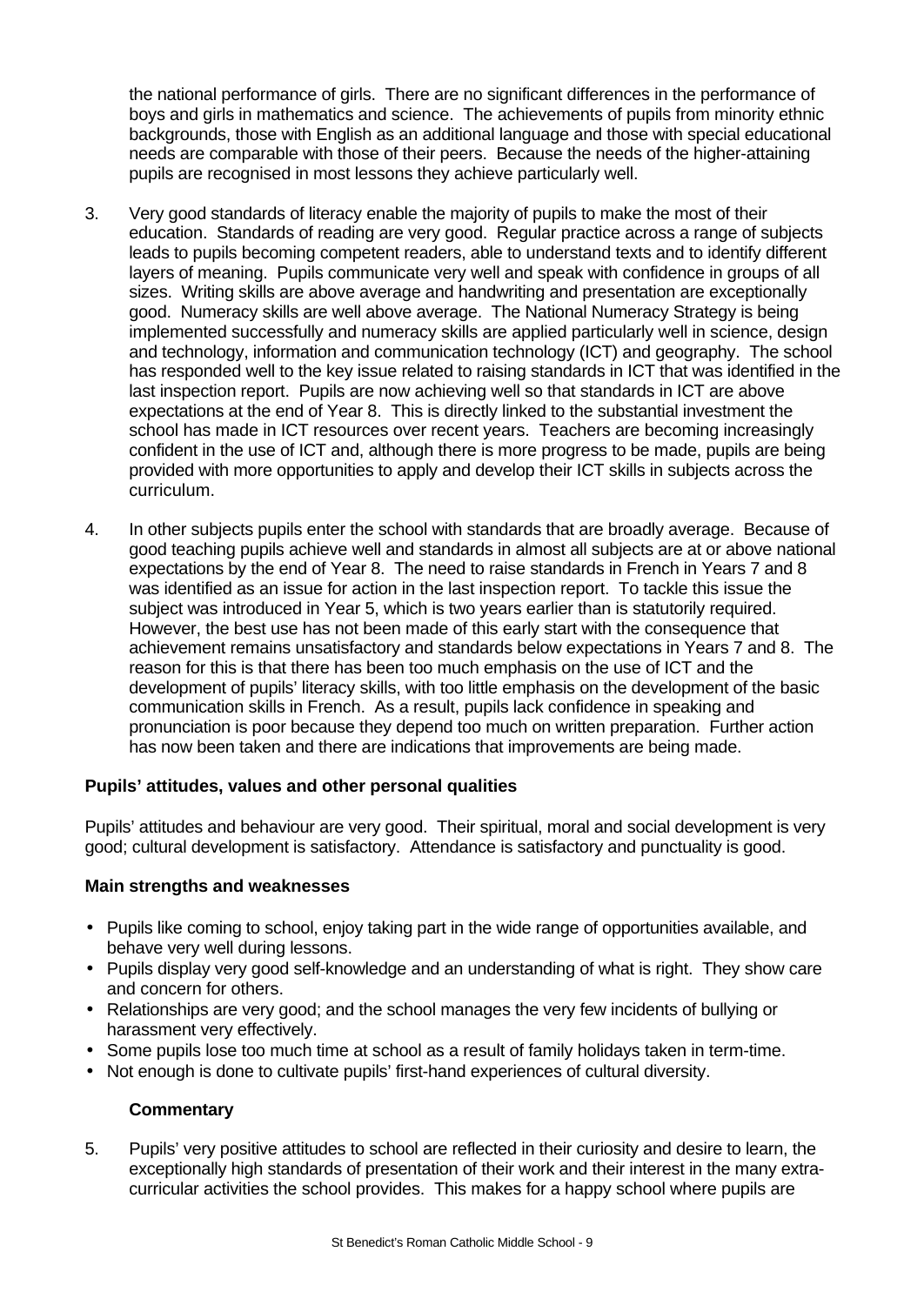confident, strive to do their best and achieve very well. The school has maintained the strengths in pupils' attitudes, values and personal development noted in the last inspection report.

- 6. Pupils display sufficient maturity to be able to take responsibility for their own learning when working in groups or researching a topic. This makes a significant contribution to the very good progress they are making. They also take responsibility when assuming monitors' roles and show concern for the environment in keeping classrooms free of litter. Older pupils respond well to the additional responsibilities they are given. They assist lunchtime supervisors, act as librarians and collect school dinner numbers. School council members often take a leading role in citizenship lessons and are currently considering the effectiveness and implications of providing a pupils' surgery where individual pupils' suggestions and concerns can be discussed. Approximately forty per cent of pupils take part in extra-curricular activities; this is a high participation rate considering that many pupils need to take buses at the end of the school day.
- 7. Spirituality is embedded in the pupils' faith, reflected in the work that they produce and applied within the community of the school. Central to the aims of the school is the all-round development of pupils within a Catholic Christian framework. This commitment influences all of the school's activities and is much in evidence in the general school ethos. Pupils are educated in an environment based upon clear values and principles. These values and principles influence every aspect of school life and pupils feel secure, valued and respected. There is clear recognition by the school that the spiritual and moral development of pupils has a vital impact on their progress, attitudes and achievement. This aspect of pupils' personal development is exceptionally well co-ordinated and there are numerous and valuable examples of opportunities for reflection and discussion of spiritual and moral issues in all curriculum areas. This is a great strength of the school and a significant contributory factor to the success that pupils achieve.

#### **Exclusions**

#### *Ethnic background of pupils Exclusions in the last school year*

| Categories used in the Annual School Census | No of pupils<br>on roll | Number of<br>fixed period<br>exclusions | Number of<br>permanent<br>exclusions |
|---------------------------------------------|-------------------------|-----------------------------------------|--------------------------------------|
| White - British                             | 218                     |                                         |                                      |

*The table gives the number of exclusions, which may be different from the number of pupils excluded.*

8. Pupils' positive moral development is evident from their understanding of and agreement with rules. This leads to very good behaviour that has a beneficial impact on learning. All members of staff insist on high standards of behaviour and the overwhelming majority of pupils conform to these expectations. The number of fixed period exclusions is low compared to other schools. Although there was one permanent exclusion during the year preceding the inspection, this was the first for very many years. Relationships between pupils and with adults are very good and are characterised by mutual trust, respect and consideration. Pupils report that there is very little bullying and that if any incidents do occur they are treated with great urgency and dealt with immediately. Teachers encourage pupils to report any incidents of harassment and the system is working well. During discussions with inspectors, pupils from ethnic minority groups said that they felt secure and very well looked after. Pupils develop an understanding of the traditions and values of other faiths, and an appreciation of cultural diversity is celebrated in several subjects. However, not enough is done to develop this aspect of pupils' personal development in a systematic way and in particular to enable them to gain first-hand experience of other cultures.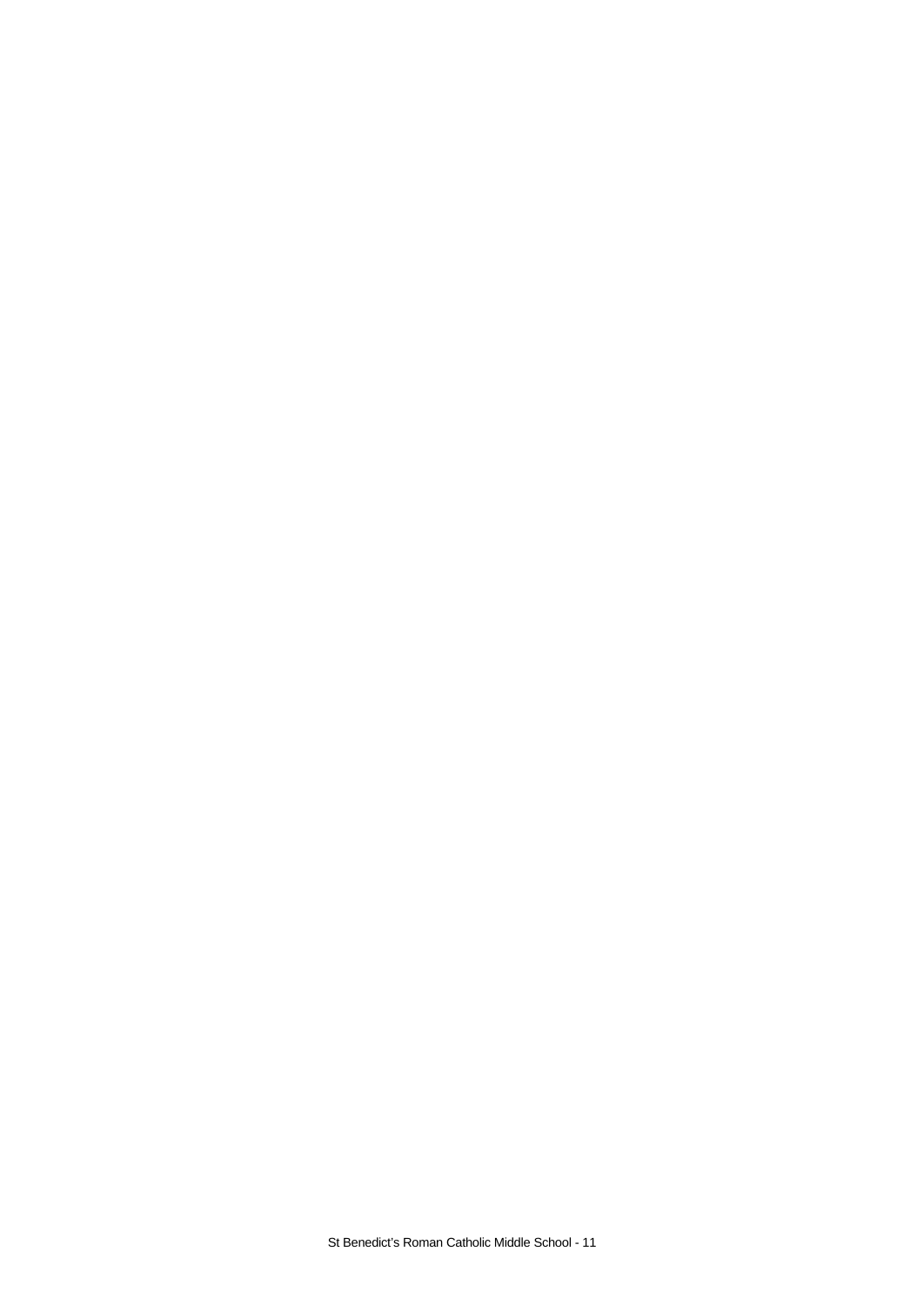# **Attendance**

#### *Attendance in the latest complete reporting year (%)*

| Authorised absence |     |  | Unauthorised absence |     |
|--------------------|-----|--|----------------------|-----|
| School data        | 6.1 |  | School data          | 0.1 |
| National data      | 6.0 |  | National data        | 0.3 |

*The table gives the percentage of half days (sessions) missed through absence for the latest complete reporting year.*

9. Most of the pupils arrive at school promptly in the morning and this, together with their punctuality at the start of lessons, helps them to make the most of their time at school. The school has effective procedures for monitoring and promoting good attendance, and works well with external agencies when individual support is necessary. However, attendance, although still marginally above the national average, has dropped over the last three years. Although the school does all it can to discourage the taking of family holidays during term-time, the increase in authorised absence is a result of this. Such absences interrupt the pupils' education and those concerned miss the work undertaken by the rest of the class; this has an adverse impact on the progress of all pupils as teachers have to devote teaching time to help the absentees catch up.

#### **QUALITY OF EDUCATION PROVIDED BY THE SCHOOL**

The quality of education provided by the school is very good. Teaching and learning are good. The quality of the curriculum is good. The taught week is below national recommendations and a shortage of curriculum time is having an adverse effect on standards in French and restricting full coverage of the Programme of Study in history. The school makes very good provision to enrich pupils' learning outside lessons. Pupils are provided with very good care, support and guidance. Parents are very committed and closely involved in their children's education. Very good links with other schools, higher education and the community enhance provision.

#### **Teaching and learning**

Teaching and learning are good, with very little difference between year groups. Good use is made of assessment to support pupils' learning.

#### **Main strengths and weaknesses**

- Very good lesson planning together with the effective use of teachers' good subject knowledge promote good learning.
- Pupils are well motivated, try hard to do well and give teachers their full attention.
- Relationships in the classroom are very good and teachers create a positive and supportive environment for learning.
- Very good use is made of teaching assistants to support the learning of pupils with special educational needs.
- Homework is used very effectively to support pupils' learning.
- Pupils lack confidence in speaking French because not enough attention has been given to the teaching of the four basic communication skills.

#### **Commentary**

#### *Summary of teaching observed during the inspection in 49 lessons*

| Excellent | Very good | Good     | Satisfactory | Unsatisfactor | Poor | Very Poor |
|-----------|-----------|----------|--------------|---------------|------|-----------|
| (2%)      | 13 (27%)  | 22 (45%) | 13 (27%)     |               |      |           |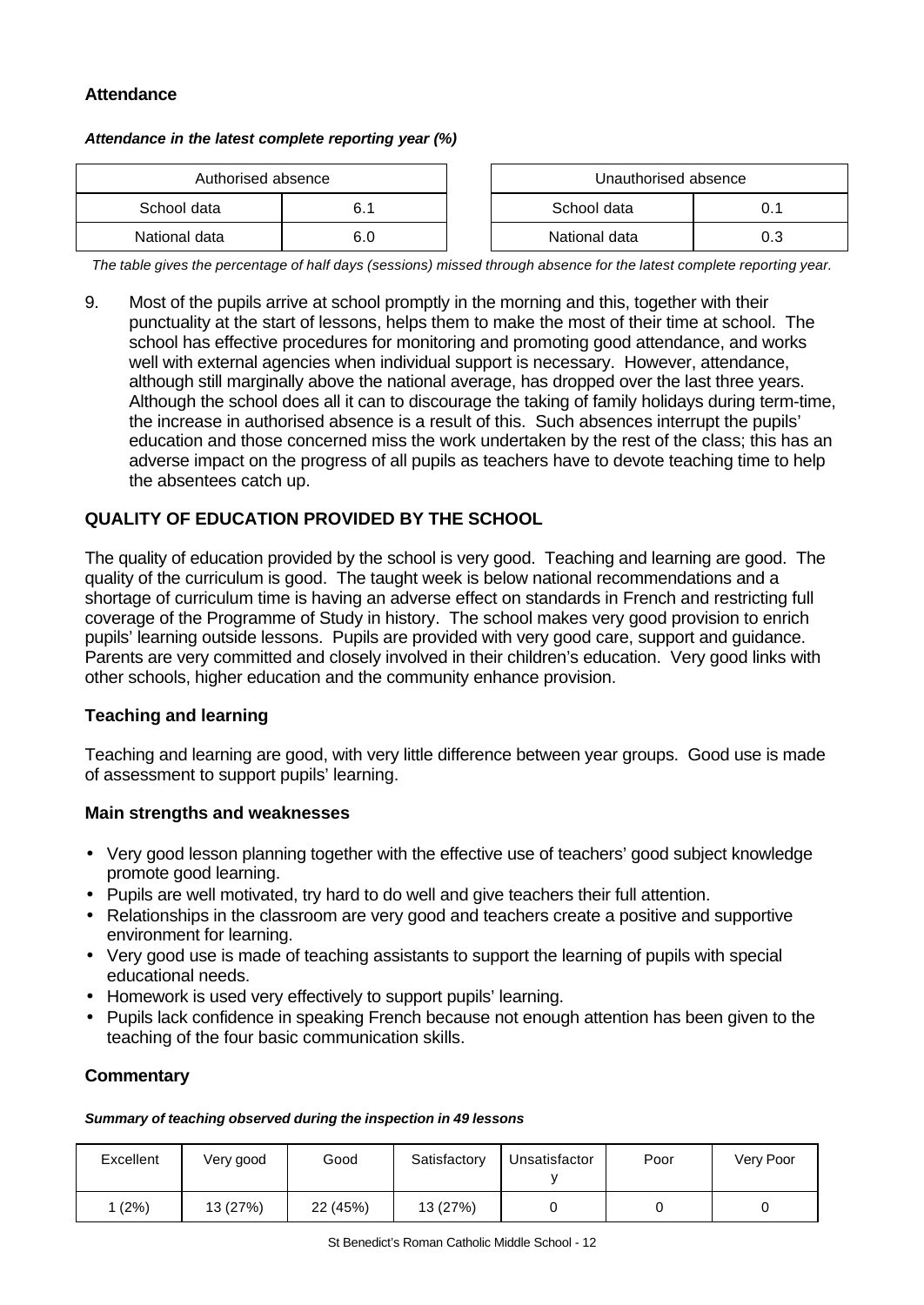*The table gives the number of lessons observed in each of the seven categories used to make judgements about lessons; figures in brackets show percentages where 30 or more lessons are seen.*

- 10. The quality of teaching has improved slightly since the last inspection. There is now more good and very good teaching and less unsatisfactory teaching. Very good planning and teamwork underpin the quality of teaching. Teachers work very well together to review progress, plan lessons and share expertise and resources. The outcome of this is a high level of consistency in teaching across the different year groups. In the vast majority of lessons, learning activities are carefully structured to challenge and interest pupils at all levels of attainment. The highest-attaining pupils are given appropriately challenging work and pupils with special educational needs are given very good support. Good account is also taken of the needs of pupils with English as an additional language. As a result all groups of pupils make similarly good progress in lessons.
- 11. For many years pupils' learning has benefited from a very stable teaching staff. However, because of promotions and retirements, five teachers left the school at the end of the term before the inspection. This accounted for almost half of the teaching staff. At the preinspection meeting with parents, understandable concern was expressed at the impact that such a high turnover would have on the quality of teaching. Inspection evidence indicates that the new teachers, several of whom are newly qualified, are settling well and, because they are being provided with very good support, teaching effectively. There is no indication that the quality of teaching has been adversely affected by the change.
- 12. Teaching in the best lessons is characterised by good subject expertise that is used well to provide clear explanations with high expectations of work and behaviour. In almost all lessons good progress is made because pupils rise well to learning tasks that extend them. Teaching of this quality was seen in most subjects. In English, pupils make very good progress because they are encouraged to explore ideas and to use their imaginations. In mathematics, learning objectives are made explicit at the beginning of lessons so pupils know what is expected of them. Learning is then effectively consolidated through reviews carried out at the end of lessons. In science, pupils make rapid learning gains because a dedicated team of specialist teachers succeeds in capturing pupils' interest and enthusiasm for the subject. Underpinning all teaching is the extraordinary amount of attention given to the planning of lessons and schemes of work. This is a real strength of teaching and much appreciated by new teachers. Another particular strength of teaching is the very effective use of homework to consolidate and extend pupils' learning. Through homework the school has secured the active involvement of many parents in their children's learning and this is making a significant contribution to standards and achievement.

#### **Example of outstanding practice**

#### **Exemplary use of reading homework in English**

The English department promotes pupils' enjoyment and skill in reading through the use of reading logs and the requirement to read regularly at home. Each pupil keeps a detailed record of their personal reading and these records are characterised by lively personal responses, far removed from the tired and hackneyed book reviews so often found in reading logs. Parents value their involvement in the scheme and because they are asked to sign the completion of homework each week they know what their children are reading and can check the quality and presentation of the work. This scheme has been at the heart of the development of pupils' very good reading skills and promotes an enjoyment and interest in books. It is noticeable that pupils always have a book with them and will often pull it out to read if they have a few minutes to fill, either in form time or at the start of lessons. As a consequence, the range of books read is very wide and a good number cope with very challenging texts.

13. In the best ICT lessons pupils approach problem solving enthusiastically and show very good levels of perseverance. They discuss their work with each other and exchange ideas in a mature manner. Lessons in history are lively and very good classroom relationships encourage pupils to try their hardest. There is some variation in the quality of citizenship teaching because some tutors are more comfortable than others with the course content and the teaching methods needed. In the best lessons, pupils are encouraged to reflect and to think about the complexities of contemporary issues. Excellent relationships and a secure and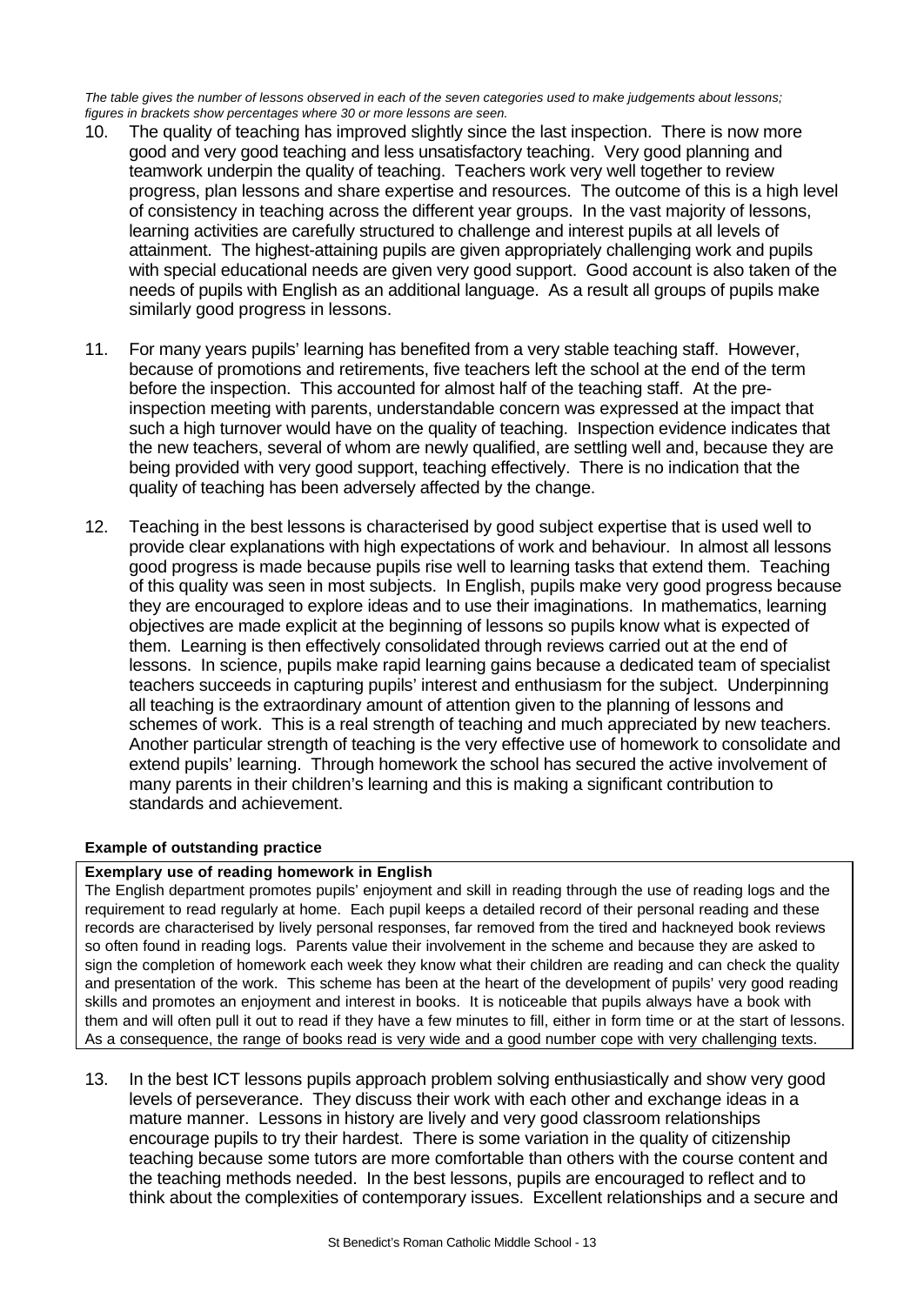trusting learning environment support the discussion of sensitive topics. Teaching and learning in French have improved and are now satisfactory. Expectations have been raised and there is now more use of French in lessons. Some lessons are, however, taught by nonspecialists and in these lessons, the lack of subject expertise restricts pupils' progress in speaking and writing.

- 14. Teaching is good for pupils who have special educational needs. Teaching assistants are well deployed and very good use is made of their knowledge of pupils to ensure that support is most effective. Individual education plans (IEPs) are well constructed and provide clear information of pupils' needs, provision, strategies and targets. Pupils' progress is carefully monitored and reviews of IEPs and statements are conducted according to requirements. The learning needs of gifted and talented pupils are catered for within the planning for higherattaining pupils. In most subjects this is good with appropriate extension work and other activities.
- 15. Inconsistency in the application of the school assessment policy was identified as a weakness in the last inspection report. The school has responded well to this issue and assessment is now used well in most subjects. Work is generally marked regularly and pupils are provided with clear information on how well they are doing and what they must do to improve. Marking of this quality is seen in English and mathematics, and progress is being made in this direction in citizenship. There are, however, inconsistencies in science, ICT and French where there is a need to give pupils more precise feedback on how well they are doing and to set targets for improvement.

# **The curriculum**

The school provides a good curriculum, which is considerably enriched by a very good programme of extra-curricular activities. The school is well staffed and has a good level of learning resources. The accommodation is satisfactory.

#### **Main strengths and weaknesses**

- The range of subjects provides well for pupils' aspirations and abilities. All statutory requirements are met.
- The school evaluates its strengths and weaknesses effectively to refine its provision.
- Provision for pupils with special educational needs is very good.
- There is very good curriculum enrichment through a range of extra-curricular activities and visits.
- Good provision for citizenship education contributes significantly to pupils' personal development.
- The taught week falls well short of national recommendations in Years 7 and 8. This has particular implications for the breadth of coverage in history.
- Several teaching rooms, and in particular those used for music and art, are too small for the numbers of pupils in teaching groups.
- Although the library has been improved since the last inspection it is too small and inadequate to support teaching and learning.

#### **Commentary**

16. Throughout Years 5 to 8, the school provides the full range of National Curriculum courses. Provision in French has recently been extended to Year 5. This indicates the school's commitment to rectifying a weakness reported at the previous inspection. A particular strength is the quality of provision in the timetabled lessons in numeracy, literacy and citizenship for all pupils in Years 5 to 8. The progress pupils make in these lessons supports their work in other subjects effectively. The extension of French and the provision of citizenship are the result of ongoing review, demonstrating the school's values in providing equal opportunities. Similarly, gifted or talented pupils are identified in each subject and extension activities are planned for them. In English, mathematics and science, the three-part lesson is well implemented, so that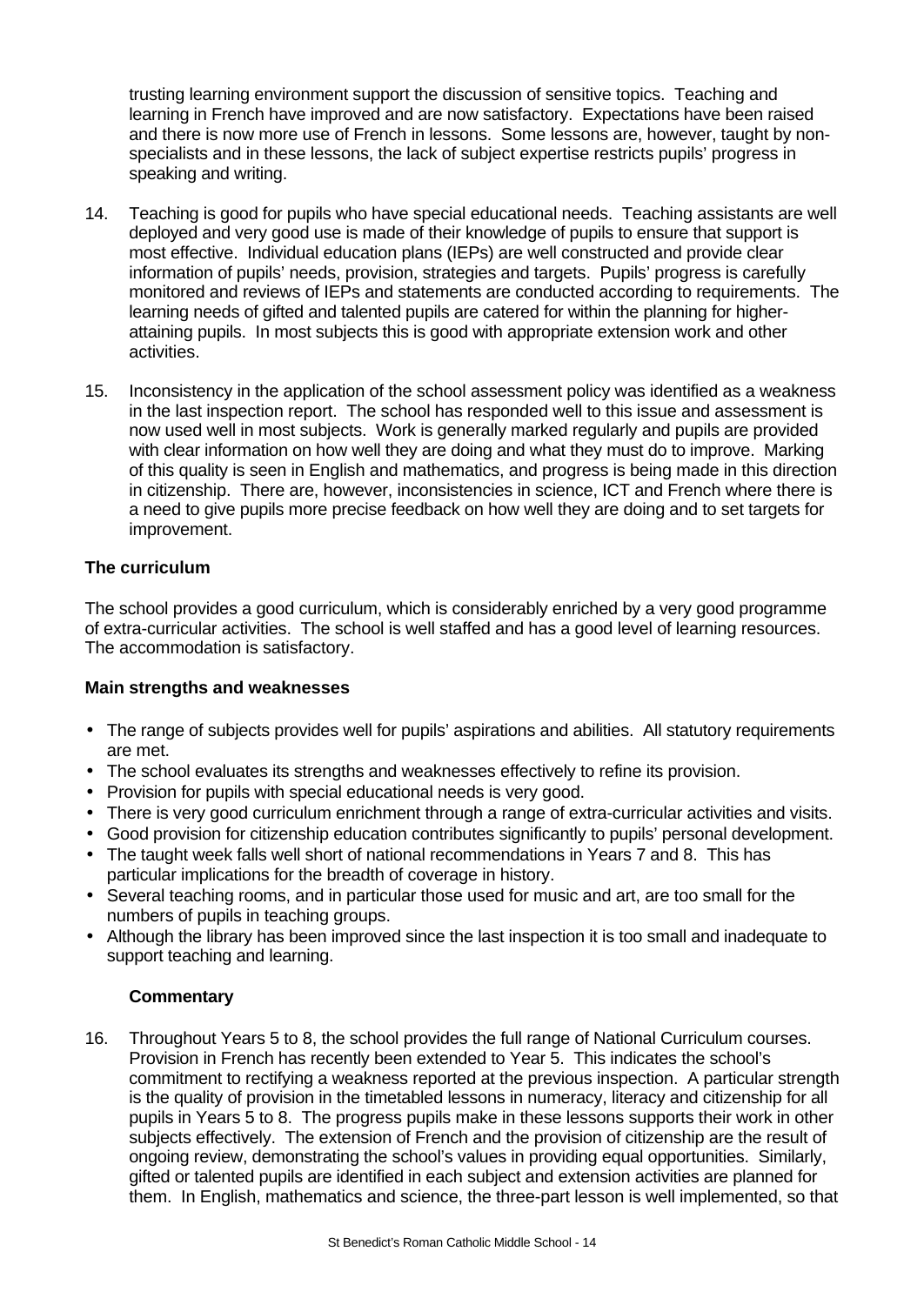the Key Stage 3 National Strategy is improving standards, and pupils' knowledge of their progress. The adoption of a secondary style of provision in Years 5 and 6 means that the school makes the most of its specialist teaching. Well above average standards indicate the success of the management of the curriculum despite the restraints imposed by the low level of staffing in a small school. A positive feature of curriculum planning is the collaboration with the first schools and the high school to ensure that pupils continue to make good progress when they transfer between schools.

- 17. The regular acts of collective worship and assemblies support the school's ethos very well. However, the time for assemblies at the end of Mondays and Fridays reduces taught time, so that some lessons last only 40 minutes instead of an hour. This has a negative impact on progress in French in both Years 5 and 6, and affects the depth and breadth of topic coverage in history in Years 7 and 8. Some citizenship lessons are also adversely affected by a time shortage. The school is reviewing this situation.
- 18. There is equality of access and opportunity for all pupils, including the few with English as an additional language and those with special educational needs. Provision for pupils with special educational needs generally is based on the need to raise standards of literacy and numeracy as soon as possible, and curriculum arrangements are effective and reflect this priority.
- 19. One of the strengths of the school is its provision of extra-curricular activities and out-of-school learning. This provision is well organised and provides a very good range of activities outside the normal school day. Many of these activities are well suited to the needs of gifted and talented pupils. There are drama, music, sports, ICT and art clubs, and visits to the theatre and other local places of interest. Parents and pupils are very appreciative of the enrichment opportunities that the school provides.
- 20. The match of teachers to the needs of the curriculum is satisfactory. Because of the small size of the school there is inevitably some non-specialist teaching and this has had an adverse impact on standards in French. Non-teaching staff make a significant contribution to the effective functioning of the school, particularly in art, design and technology, and ICT. Teaching assistants have a good knowledge of the pupils they support and make a positive contribution to pupils' learning.
- 21. The school accommodation is satisfactory overall. There are strengths in many areas. The new computer room provides a very good teaching area and is well equipped with up-to-date computers. The refurbished accommodation for food technology is also very good. However, the science laboratory and technology rooms are out of date and in need of refurbishment, and the mobile classroom, which accommodates music, is damp and too far away from the school building. The art room is too small for the size of the teaching groups and this restricts the circulation of pupils and ready access to materials. The library is too small to accommodate class groups and the book stock is inadequate to support independent research. There are interactive whiteboards in many classrooms and these are well used, for example to highlight and summarise key learning points in lessons.

#### **Care, guidance and support**

The school makes very good provision for pupils' care, welfare, health and safety. Pupils receive very good support, advice and guidance based on monitoring. Procedures for involving pupils through seeking, valuing and acting on their views are very good.

#### **Main strengths and weaknesses**

- The school looks after its pupils very well; health and safety and child protection procedures are comprehensive and very effective.
- Well-planned and thoughtful induction procedures help new pupils to settle quickly.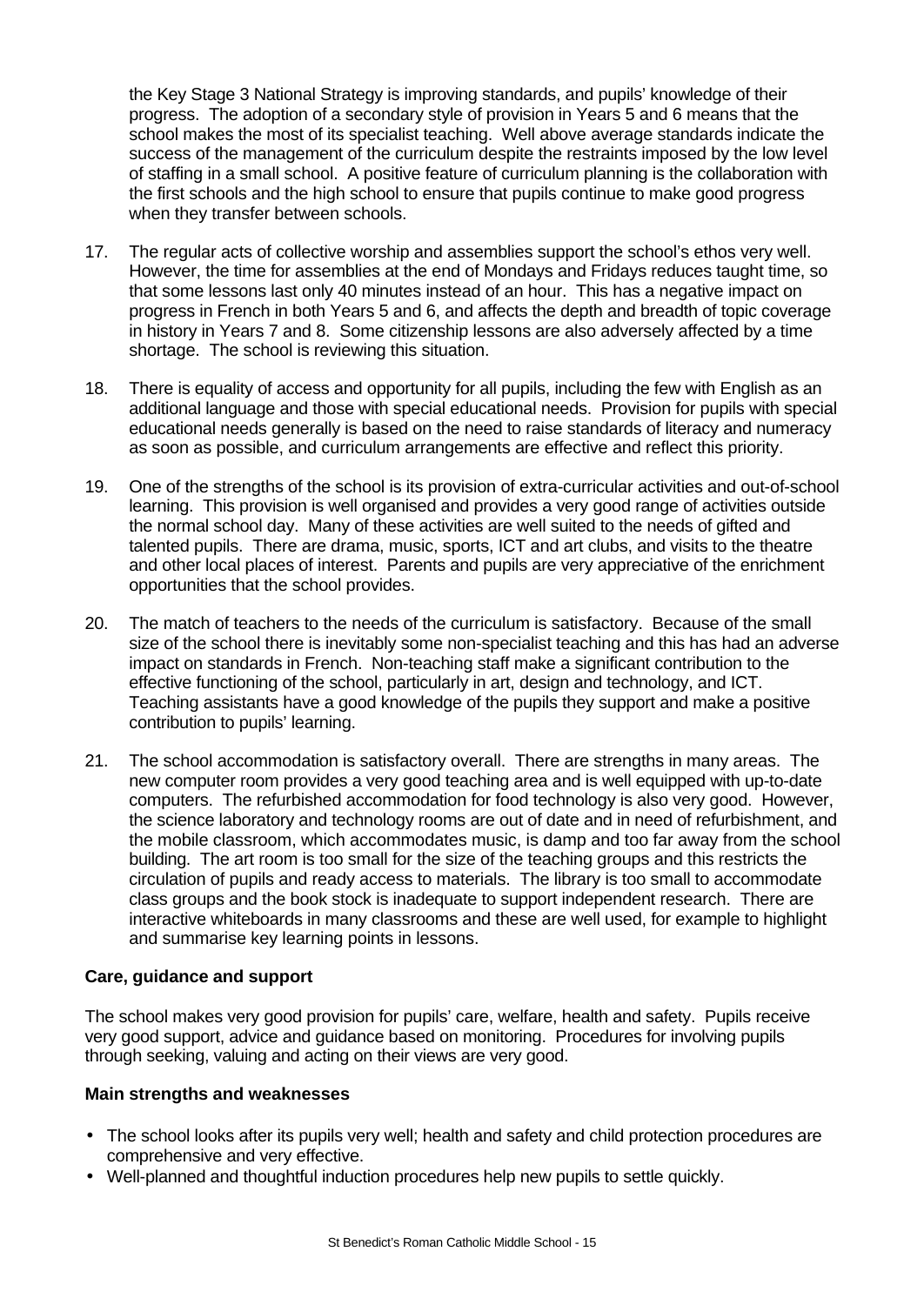• The school actively seeks pupils' views and tries to accommodate their suggestions and preferences.

# **Commentary**

- 22. Pupils are very well looked after during the school day. They feel safe at school because they are well known to their teachers. Pupils establish very secure and trusting relationships with adults who work in the school. Child protection and health and safety procedures are well understood by the relevant members of staff. The school liaises well with a range of external agencies, including social services, educational psychology and health, in order to provide effective support for pupils who are experiencing difficulties. The school has a very good tracking system for monitoring concerns before they become issues, and keeps staff updated and aware of their responsibilities.
- 23. Very good liaison and transfer arrangements with the first schools and high school ensure a smooth transition when pupils enter the school in Year 5 and when they leave the school at the end of Year 8. Pupils speak warmly of the support they receive and this makes a positive contribution to their progress in the early years. Topic work is often planned with the first schools and the high school in order to provide effective curriculum continuity. Rewards for good achievement are celebrated in assemblies and these motivate pupils well.
- 24. The careful monitoring and recording of pupils' personal development and achievements underpin the very good pastoral support the school provides. Academic guidance is good but there is inconsistency in the quality of marking which leads to less certainty on how improvement can be achieved in a few subjects. Pupils with special educational needs, gifted and talented pupils, and those with English as an additional language are supported very well, and make similar progress to that of their peers.
- 25. The school council is very well regarded both by pupils and teachers. All pupils can stand for election to the school council and recommendations from the council have brought about several improvements. These include additional extra-curricular activities, pupils' discos and charitable activities.

# **Partnership with parents, other schools and the community**

Links with parents, the community, and other schools and colleges are very good.

# **Main strengths and weaknesses**

- Parents are provided with extensive curriculum information and support their children's learning very well.
- Very good links with the community enrich the quality of pupils' education.
- Strong working partnerships with other schools ensure that pupils are well prepared for transfer to high school.
- Links with parents of pupils with special educational needs are strong.

- 26. Parents' pre-inspection questionnaires reveal very favourable views of the school. These positive opinions are confirmed by the inspection. Approximately one in ten respondents disagreed with the statements that there was no bullying or harassment, that they were kept well informed about their children's progress, or that the school sought their views. These issues were investigated thoroughly but could not be substantiated. Pupils' views are also highly positive and similar to those of their parents.
- 27. Amongst the most striking features of the school's communications with parents are the clear and extensive curriculum information provided and the good quality of pupils' reports. Pupils'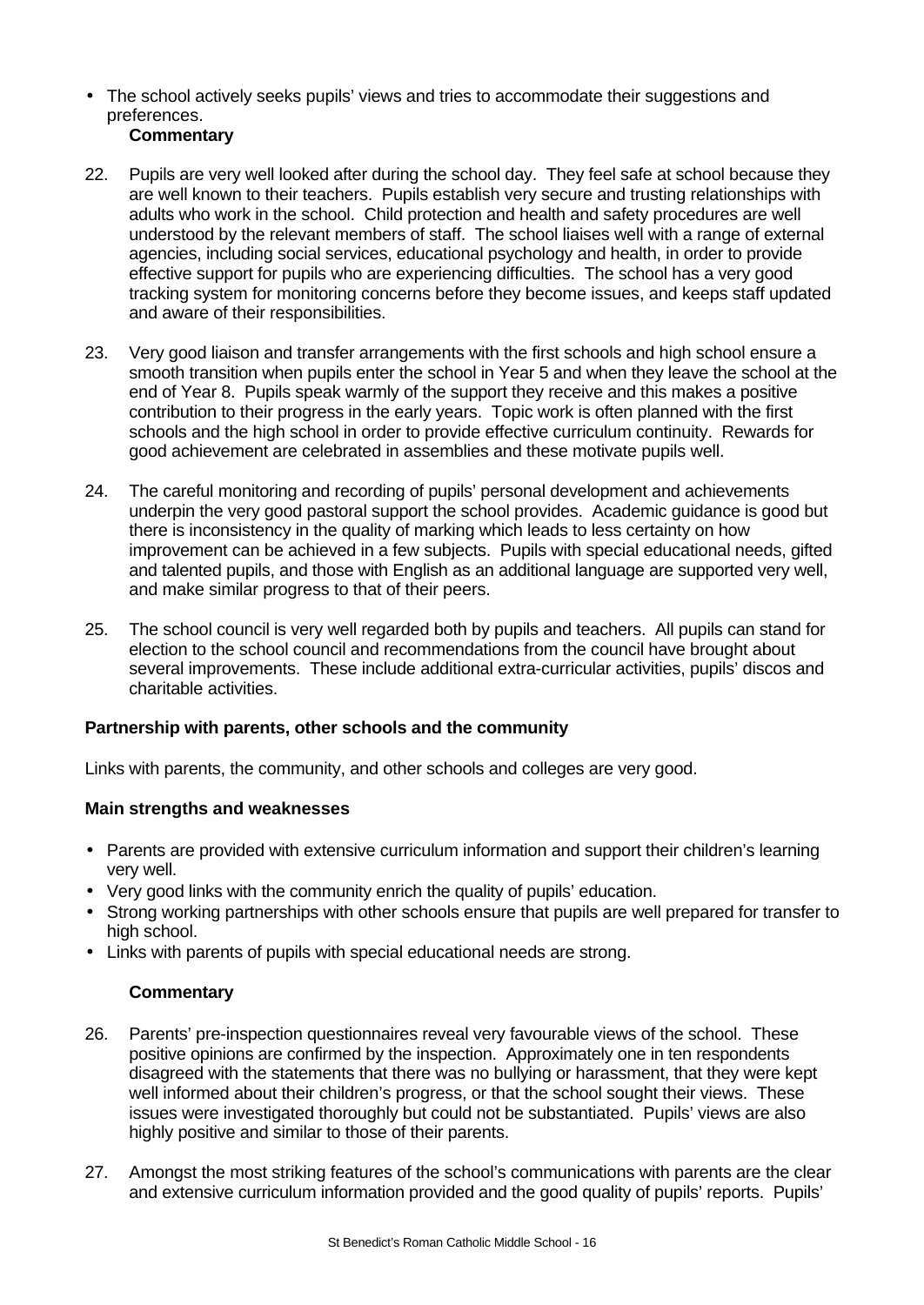planners are used very effectively as a means of communication between parents and teachers and parents speak well of the school's responsiveness to their views and concerns.

- 28. Parents' involvement in their children's education is promoted through termly teacher meetings and the provision of curriculum workshops, which cover topics requested by parents. These activities help parents to support and consolidate the school's positive ethos at home. As a result pupils are surrounded by a clear and consistent set of values and goals. This leaves them in no doubt as to what is expected of them and makes a significant contribution to standards and achievement. Parents of children with special educational needs are fully involved in the reviews of their statements and IEPs.
- 29. Very good benefits arise from the school's community links, including parish links with Ashington and Morpeth. Pupils have visited the offices of 'The Evening Chronicle' as a literacy enrichment activity. Visits are made to local heritage museums and to field study centres. Local businesses support the curriculum and pupils involve themselves in community events. Sports clubs provide coaching and this has helped several pupils to gain county honours. A local football team uses the school grounds and provides an out of school activity, which involves pupils from the school. Parents assist in the running of clubs and with out of school visits. There is an active parent and teacher association, which raises about £3,000 annually for additional resources.
- 30. Links with other schools and colleges are very good. There are strong links with the main first schools. Transfer arrangements to the high school are enhanced by very good relationships, joint transitional curriculum planning, and procedures to ensure continuity of pupils' pastoral support. Work experience places are offered to high school pupils and placements are provided for student teachers from Northumbria University.

#### **LEADERSHIP AND MANAGEMENT**

Leadership and management are very good. The headteacher provides very good leadership and is very well supported by senior colleagues. Leadership elsewhere in the school is good. Management is very good. Very good planning, underpinned by effective monitoring, is helping to take the school forward. Governance of the school is good.

#### **Main strengths and weaknesses**

- The headteacher inspires staff and ensures that pupils are educated in an environment based upon clear values and principles.
- The high commitment of the headteacher, with excellent support from the literacy co-ordinator, who is now acting as deputy head, is ensuring that the quality of education is being maintained at a time of significant staffing difficulties.
- Governors are very supportive and fulfil their statutory responsibilities very well.
- Very good planning and financial management help the school to achieve its educational priorities.
- Subject co-ordinators provide good support for other staff and pupils.

#### **Commentary**

31. The headteacher provides the school with a clear educational direction and has successfully established a devolved style of leadership that actively promotes the potential of all staff. As a result, the school's management structures are based on co-operation with staff joining together to share ideas and make decisions. This sharing of leadership roles and responsibilities is very much part of the distinctive ethos of the school and consistent with the Christian principles that permeate all daily activities and guide all planning. Central to the aims of the school is the all-round development of pupils within a Catholic Christian framework. This commitment influences all of the school's activities and is much in evidence in the general school ethos. Because clear values and principles influence every aspect of school life pupils feel secure, valued and respected. There is open recognition by the school that the spiritual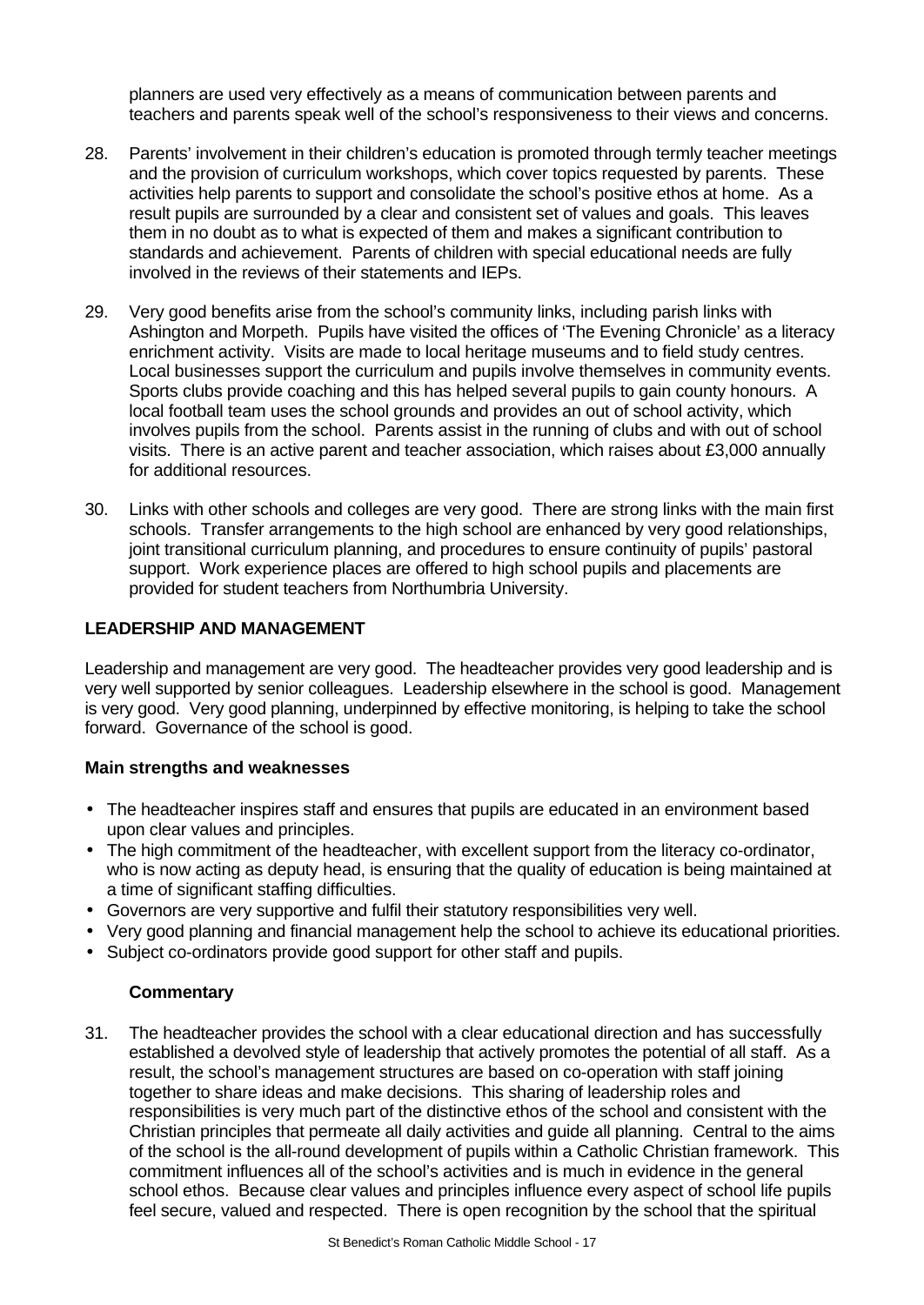and moral development of pupils has a vital impact on their progress, attitudes and achievement. This aspect of pupils' personal development is very well co-ordinated and there are numerous and valuable examples of opportunities for reflection and discussion of spiritual and moral issues in all curriculum areas. This is a great strength of the school and a significant contributory factor to the success that pupils achieve.

- 32. In pursuing the aims of the school, the headteacher receives very good support from senior colleagues and other staff. Because of the recent promotion of the deputy headteacher and the absence, through extended compassionate leave, of the acting deputy head, the senior leadership team was significantly reduced at the time of the inspection and consisted only of the headteacher and the literacy co-ordinator. A very good indication of the high commitment of staff and the very good quality of teamwork is seen in the support being provided to these two senior members of staff as they cope with the multiple additional responsibilities they have taken on as a result of the temporary reduction in the senior leadership team. Almost all staff have subject responsibilities, and many staff have several areas of responsibility. They work hard to be effective in their roles. Very good collaboration between staff is ensuring that teachers who have co-ordinating responsibilities, some of whom are newly qualified, receive good support and carry out their roles effectively. This is seen, for example, in French and music where both co-ordinators are newly qualified, and in the very effective co-ordination of special educational needs by a part-time teacher.
- 33. Performance management is well established within the school and senior staff are enthusiastic about its effectiveness in bringing about improvement. Continuing professional development of staff is carefully devised in relation to the priorities of the school and the individual teacher. The school makes a good contribution to initial teacher training in spite of its small size. The strong teamwork evident in the school also includes the site management and cleaning staff. The school premises are maintained to an exceptionally clean standard and this makes a significant contribution to the school ethos.
- 34. The governors support the work of the school well. The chair visits the school regularly and other governors take part in occasional visits to gather information on an aspect of the work of the school. Through these visits and regular reports from the headteacher governors have a good knowledge of the school's strengths and areas in which improvement is needed. However, because visits by governors are not linked to the systematic evaluation of the progress being made with the school development plan, governors are not able to contribute in a fully informed manner to the shaping of the direction of the school. Policy development is carried out well by the various sub-committees of the governing body and governors carry out all of their statutory responsibilities.
- 35. The school uses its resources well, to the benefit of pupils. It is careful to seek to ensure that it obtains the best value for money from all its financial decisions. The headteacher oversees subject spending to ensure that resources are spent to best effect. This is seen, for example, in the raising of standards in ICT as a result of targeted spending to improve computer resources. The school is awaiting several invoices for minor works. When these are paid the budget surplus will be about the same as the amount deemed to be prudent.

#### **Financial information**

#### *Financial information for the year April 2002 to March 2003*

| Income and expenditure $(E)$ |         | Balances (£)                   |
|------------------------------|---------|--------------------------------|
| Total income                 | 631,669 | Balance from previous year     |
| Total expenditure            | 609,430 | Balance carried forward to the |
| Expenditure per pupil        | 2,673   |                                |

| Income and expenditure $(E)$ |         | Balances (£)                        |        |
|------------------------------|---------|-------------------------------------|--------|
| Total income                 | 631.669 | Balance from previous year          | 51.562 |
| Total expenditure            | 609.430 | Balance carried forward to the next | 78.801 |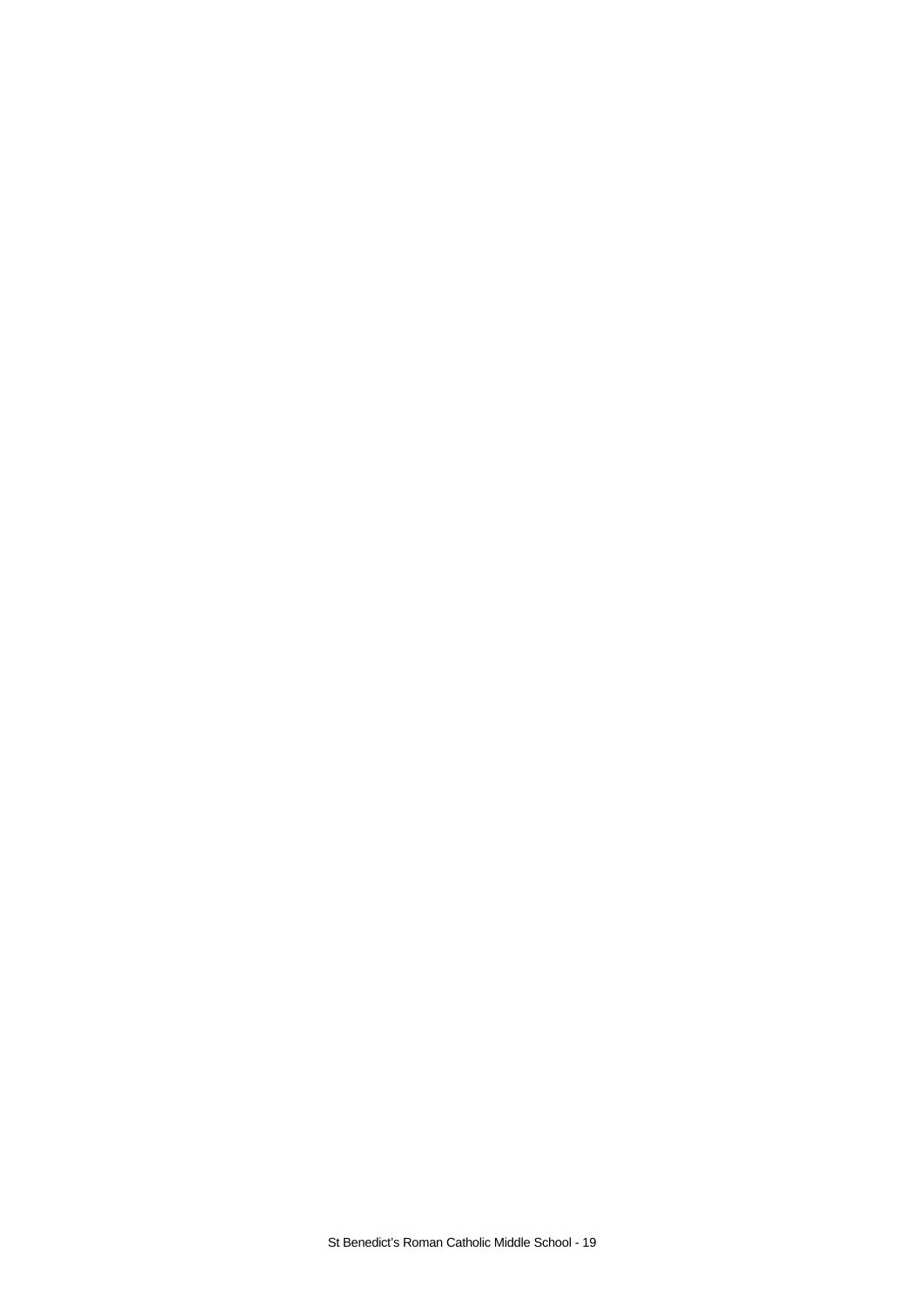# **PART C: THE QUALITY OF EDUCATION IN SUBJECTS**

# **SUBJECTS IN KEY STAGES 2 AND 3**

# **ENGLISH AND MODERN FOREIGN LANGUAGES**

# **English**

Provision in English is **very good**.

### **Main strengths and weaknesses**

- Standards are well above average and have improved significantly since the last inspection.
- Leadership and management are very good. The very effective teamwork and rigorous monitoring of the department's work have a very positive impact on the quality of provision.
- Teaching and learning are very good and result in very good achievement.
- Pupils' very positive attitudes and behaviour make a significant contribution to their progress.

- 36. Results in the National Curriculum tests in 2003 for pupils at the end of Year 6 were above average and better than those gained by pupils in similar schools. However, taking the last three years together, results for both boys and girls have been well above average and this is a more accurate reflection of the standards observed during the inspection in lessons, in pupils' work and in discussions with pupils. As attainment on entry to the school is average the test results represent very good achievement for all pupils and this continues through Years 7 and 8.
- 37. Speaking and listening skills are very good. The vast majority of pupils are able to sustain responses, to put forward their point of view, consider and discuss alternative views and frame questions as well as answer them. Reading skills are also very good. Pupils read widely for pleasure and can use skimming and scanning skills to find information from non-fiction texts. They have a very good understanding of the features of different styles of writing and they are able to use this knowledge in their own writing.
- 38. Pupils make this very good progress because of very good teaching and their own desire to learn and succeed. Very thorough planning underpins teaching that meets the needs of all pupils so ensuring that pupils of all levels of prior attainment achieve very well. The highest attaining pupils are given appropriately difficult work, and lower-attaining pupils and pupils with special educational needs are given very good support. The excellent relationships between teachers and pupils together with the level of challenge in lessons provide a secure environment in which pupils feel able to explore ideas and hypothesise in the knowledge that their efforts will be valued by teachers and pupils alike. Lessons have good pace and pupils are encouraged to work both collaboratively and independently. Homework is used very effectively to extend and consolidate class work. The use of the reading log is particularly praised by parents for having a very positive effect on the range of pupils' reading for pleasure. Teachers ensure that pupils are given a rich diet in English and this is enhanced in Year 6 by the visit to 'The Evening Chronicle' newsroom where they have hands-on experience of the production of a newspaper. Apart from this, however, ICT is not used effectively enough as an aid to drafting and editing work.
- 39. A very good range of extra-curricular activities including theatre visits and opportunities to participate in dramatic productions, both large and small scale, enriches pupils' experience. Over half of the school's population takes part in the very popular annual production, written by the subject co-ordinator and always sold out.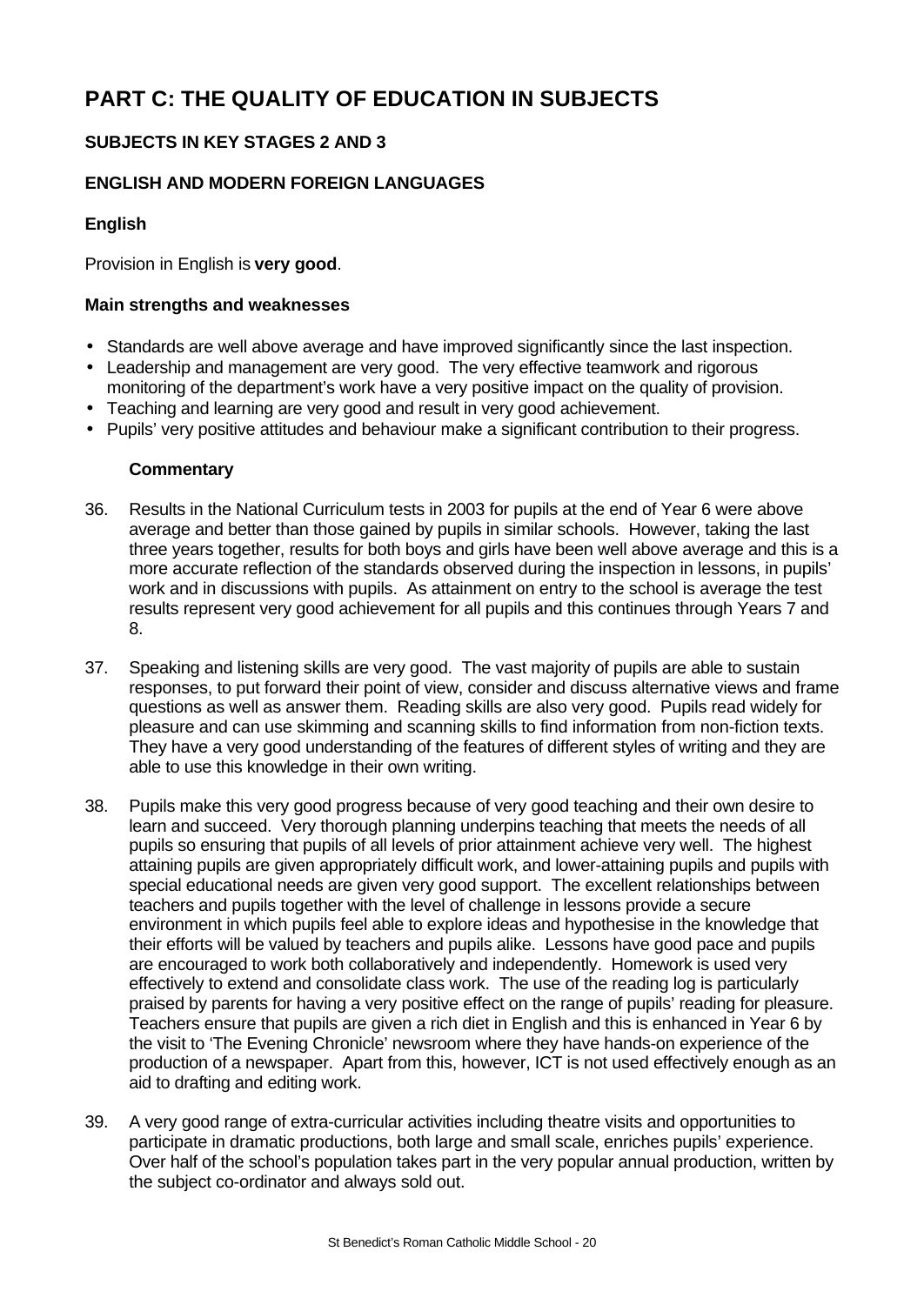40. The English department benefits from very good leadership and management. The subject co-ordinator provides an excellent role model through her commitment and high standards and gives very good support to new and temporary teachers. There is clarity of vision and strong teamwork, which results in all pupils receiving a similar experience in lessons. The ethos and aims of the school are clearly reflected in the work of the English department where rigour and challenge are balanced by a caring approach. There has been very good improvement since the last inspection. Standards have risen significantly and pupils are now more aware of the standards they are working at and how they can improve their work. This is a vibrant and hardworking department well placed to effect further improvement.

# **Language and literacy across the curriculum**

- 41. Pupils' very good literacy skills enable them to have full access to the whole curriculum. Knowledge and understanding of language is at the heart of English teaching and teachers across the school reinforce this through their emphasis on correct spelling and use of technical and subject-specific language. This consistent approach across the curriculum enhances pupils' achievement. Pupils' very good reading skills enable them to extract and understand information from a range of sources. They write fluently and use appropriate subject language with confidence; they learn to make notes and to use drafting and editing to improve their work. The presentation of their work is very good across all subjects.
- 42. There is a small group of pupils who speak English as an additional language. Although none is at an early stage of language development the school continues to provide weekly one-toone support for them. This promotes their very good achievement and progress.

# **French**

Provision in French is **unsatisfactory.**

#### **Main strengths and weaknesses**

- Standards are below expectations in Year 8, for all pupils, in all skills.
- Marking and assessment fail to provide pupils with information on their progress and how to improve.
- Pupils have very good attitudes. They want to learn.
- The low time allocation for French in Years 5 and 6 prevents pupils from starting Year 7 with the intended advantage.
- The recently-appointed subject co-ordinator is beginning to understand the weaknesses in provision and to develop strategies to rectify them.

- 43. Although there are no national standards for French in Years 5 and 6, pupils are not benefiting as well as they should from the early opportunity to learn the language in Year 5. Work seen in Years 5 and 6 is almost entirely at single word level. By the end of Year 8, standards for all groups of pupils are below expectations for their age. Too much concentration on the use of ICT and literacy skills has meant that progress in basic communication skills in French has been slow. Pupils lack confidence in speaking and pronounce poorly because they depend too much on written preparation. Writing consists largely of notes and sentence work, with little evidence of extension into creative tasks involving continuous writing. Consequently, achievement throughout Years 5 to 8 is unsatisfactory.
- 44. Current teaching and learning are satisfactory. Teaching by non-specialists focuses well on comprehension skills, but a lack of subject expertise hinders pupils' progress in speaking and writing. Teaching by specialists features increasing use of spoken French and higher expectations. Evidence in planning shows clear intentions to provide more opportunities for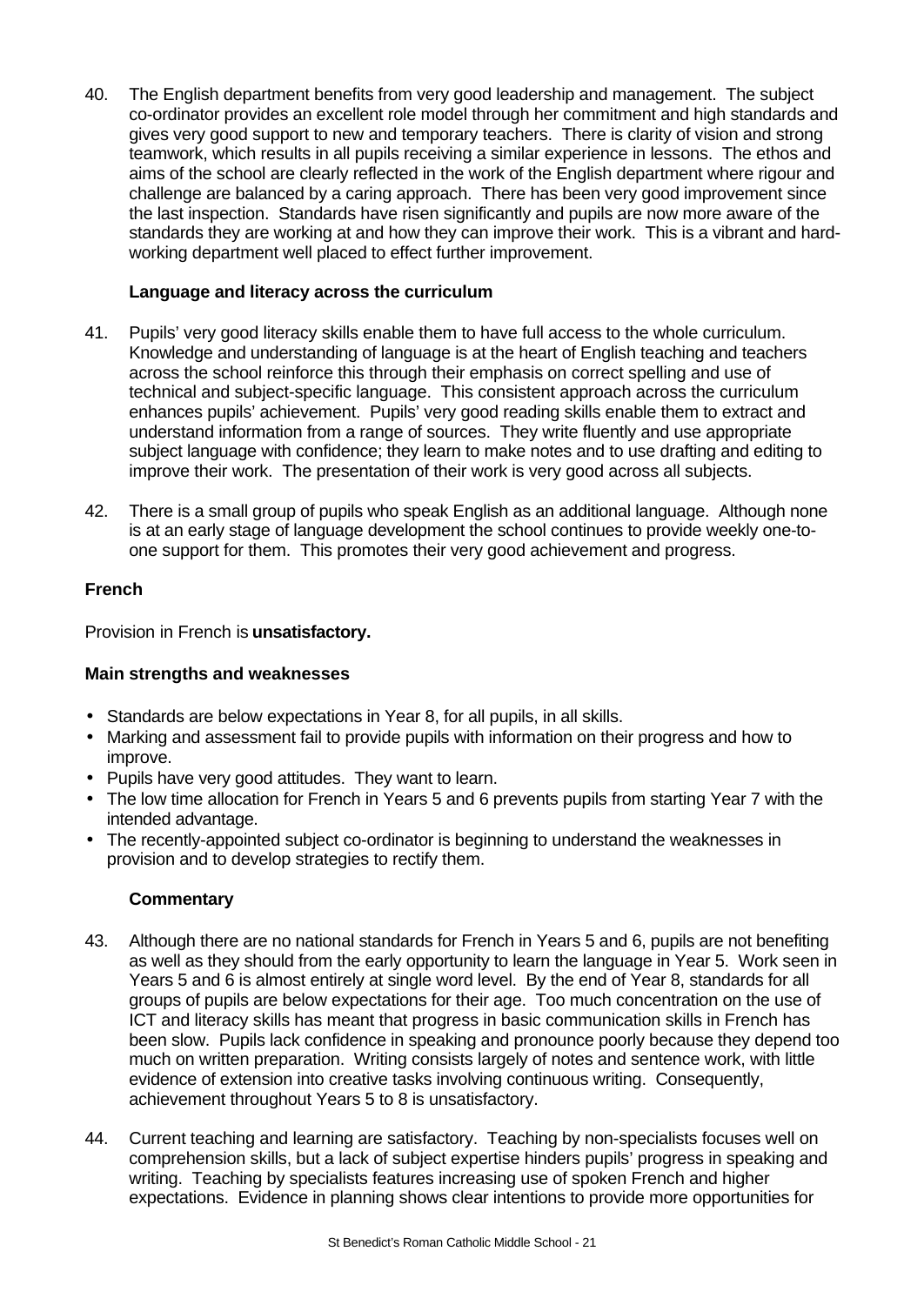pupils to use French for themselves. Pupils have splendid attitudes. They collaborate well, present work neatly, and contribute significantly to the very good relationships that pervade classwork. They are unaware of their slow progress because marking is unhelpful and weak timing in lessons prevents teachers from relating achievement to objectives.

45. The subject co-ordinator, a newly qualified teacher and the only specialist, has been in post for five weeks. She is quickly coming to terms with the factors that have held back the progress of willing learners. Plans are already in place to improve assessment procedures and to monitor work more efficiently. She supports non-specialists well. Evidence suggests satisfactory, and potentially good, leadership and management. The extension of provision into Year 5 is a positive move, but one lesson per week of 40 minutes in Years 5 and 6 does not effectively support continuity in learning. The intention to enable pupils to start Year 7 at a more advanced stage than is typical in secondary schools is not realised. In all years, there has been insufficient planning to ensure progression in skills, so that improvement since the previous inspection has been unsatisfactory. The combination of more focused leadership and willing learners indicates good capacity for improvement.

# **MATHEMATICS**

Provision in mathematics is **very good.**

# **Main strengths and weaknesses**

- Teaching is very good with well-structured and appropriately paced lessons, high expectations and very positive relationships between pupils and teachers.
- Pupils' attitudes to learning are very good.
- The quality and thoroughness of assessment are good.
- Teaching and learning are enhanced by the effective application of the National Numeracy Strategy.
- There is not enough emphasis on the use of ICT in developing mathematical concepts.
- There are too few opportunities for developing investigative skills and independent learning.

- 46. Pupils enter the school with average standards**.** The 2003 National Curriculum test results for pupils at the end of Year 6 were above average when compared with schools nationally and with similar schools. Standards have risen over the past four years in line with national trends and are now well above average. Standards at the end of Year 8 are well above expectations for this stage of the course. This represents good improvement since the last inspection. When standards on entry are taken into account, achievement is very good, particularly in Years 5 and 6.
- 47. Pupils with special educational needs are placed in lower sets, which have smaller numbers, and in which the pace of learning is appropriate so that they achieve well. Lower-attaining pupils in Year 5, for example, can identify lines of symmetry of a variety of polygons. Highattaining pupils in Year 8 are confident with probability theory and practice. Year 6 pupils have a very good knowledge of acute, obtuse and reflex angles and use protractors accurately. However, in one otherwise satisfactory lesson progress was impeded because the lesson lacked pace and not enough challenge was given to high-attaining pupils. There are not enough opportunities for pupils to develop investigative skills and learn independently.
- 48. Teaching is very good and pupils learn well. Effective use is made of the National Numeracy Strategy. This is seen in very well planned lessons that often include opportunities for practising mental calculations. Learning objectives are clearly specified to pupils at the beginning of lessons and are often discussed with them so that they know the purpose of the lesson. This provides a focus, which maintains interest and motivation. Pupils work hard and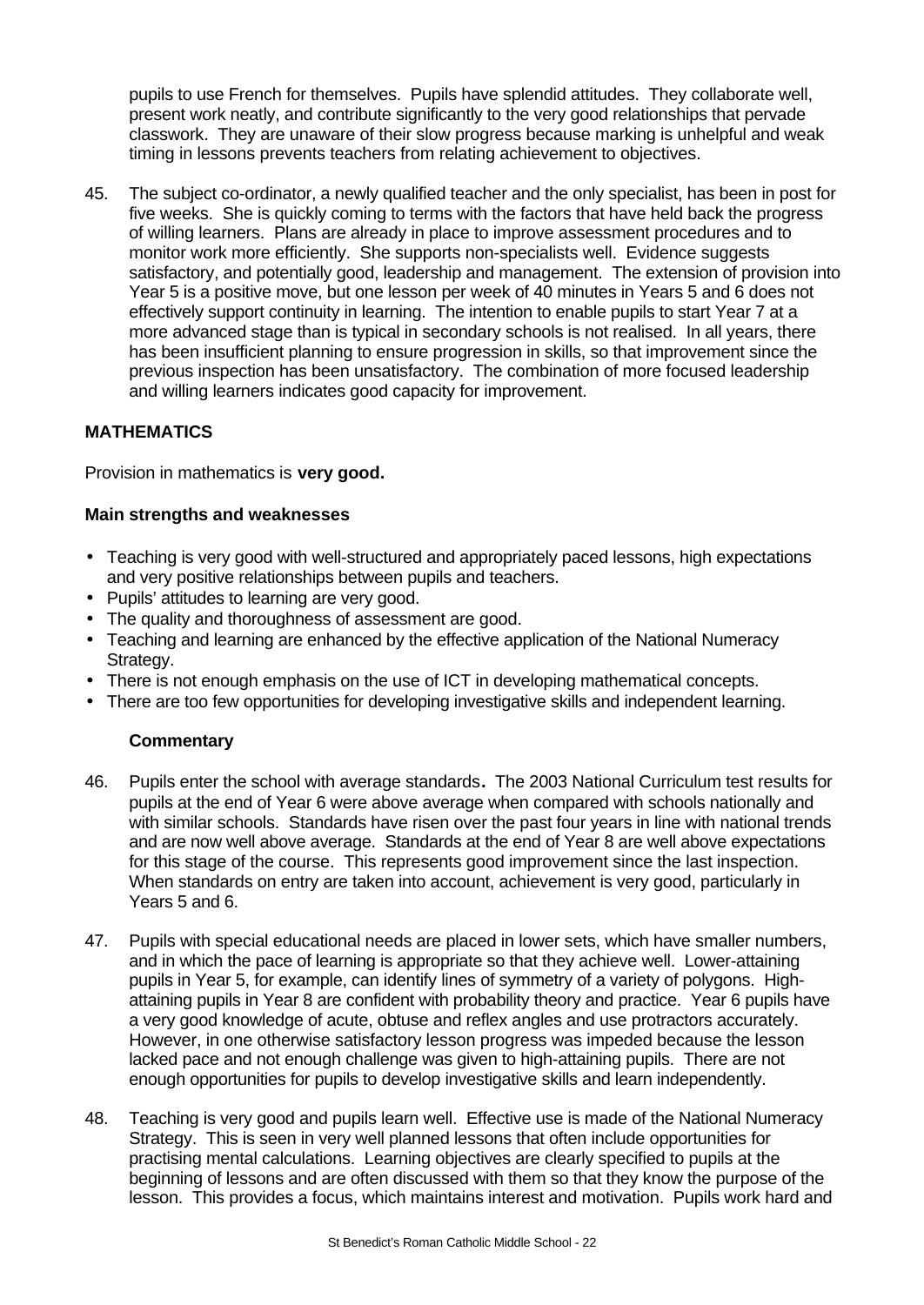produce good quantities of work. Teachers use appropriate technical language and encourage pupils to do the same. Support staff, where available, contribute positively to pupils' learning by explaining mathematical processes clearly. Teacher expectations are consistently high and pupils invariably respond positively to the challenges set. Pupils' attainment is assessed regularly and progress carefully monitored. Exercise books are thoroughly marked and teachers' comments give good guidance about how pupils can make progress. Teachers keep detailed records of tests and assessment results. Targets are set and pupils know what they must do to improve. Pupils' attitudes are very positive. Behaviour and co-operation are very good. Teachers are very aware of those pupils with special educational needs and provide materials appropriate to their ability. Development of the provision for gifted and talented pupils is in its early stages. Homework is set regularly and used effectively to consolidate and extend learning.

49. The co-ordinator has been in post for only a few weeks and is beginning to make an impact. He has a clear vision about how to further improve existing high standards. He continues to promote a collegiate approach to planning. He understands the necessity to develop strategies to formally monitor the quality of teaching and learning and sees the potential of increased use of ICT to impact positively on attainment. He provides a very good example for colleagues in his own classroom practice and supports those with limited specialist skills and knowledge.

#### **Mathematics across the curriculum**

50. The National Numeracy Strategy has been implemented in terms of the three-part lesson in mathematics and works well in most lessons. A number of other departments plan for the use of numeracy in their subjects. There are opportunities in science to use graphs to interpret data in Years 7 and 8 and examples of tally graphs in modern foreign languages. Pupils were making accurate measurements in resistant materials, and using proportions in food technology, time lines in history and bar graphs in geography.

#### **SCIENCE**

Provision in science is **very good.**

#### **Main strengths and weaknesses**

- Standards at the end of Year 6 are well above average and have improved since the last inspection.
- Pupils achieve well because teaching is good and often very good.
- Attitudes and behaviour of pupils are very good.
- Assessment is used well to guide teaching and curriculum planning, but marking does not always provide sufficient guidance on how to improve.

- 51. Test results in 2003 at the end of Year 6 were above average. All boys, and nearly all girls, achieved Level 4, but more girls than boys gained the higher Level 5. Science results were better than those for mathematics and English. When measured against prior attainment, achievement is very good at the end of Year 6 and good in Year 8. Standards are currently well above average at the end of Year 6 and above average at the end of Year 8. Improvement since the last inspection has been good.
- 52. Inspection evidence indicates that most pupils are making good gains in their knowledge, skills and understanding in science. For example, higher-attaining pupils in Year 8 can explain that gases expand, on heating, more than liquids because gas particles move more quickly when heated and are more spread out than those in a liquid. Lower-attaining pupils,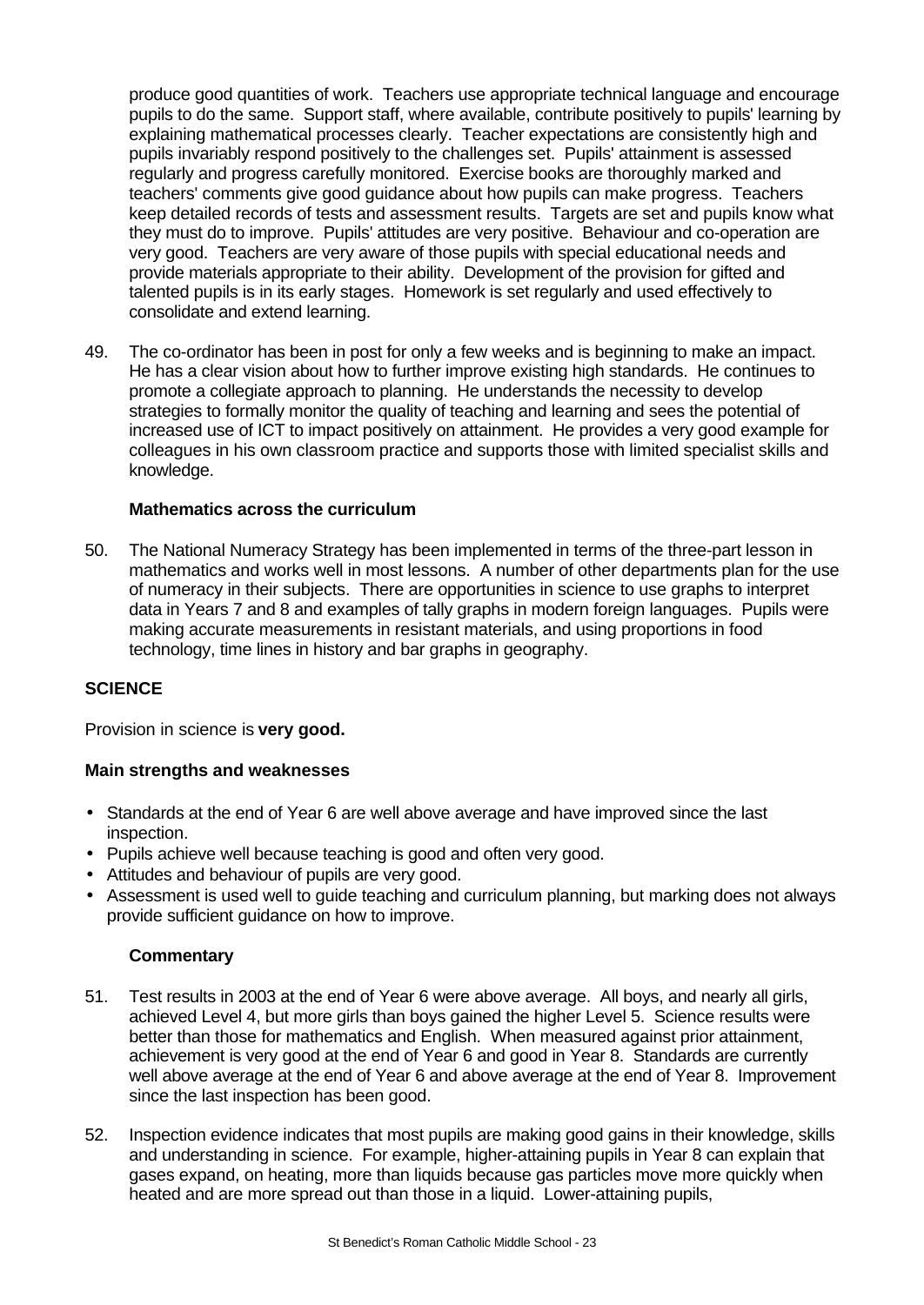however, whilst recognising that gases expand more than liquids, have more difficulty in explaining why. The standards of literacy and numeracy of higher-attaining pupils are above average, and those of lower-attaining pupils are average.

- 53. Teaching is good and often very good. The principal features of the best teaching are the use of very good subject knowledge, high expectations, well-focused planning and an effective range of teaching methods that maintain interest and engender learning. Pupils' very good attitudes and behaviour make a significant contribution to the positive learning atmosphere in lessons. Homework consolidates or extends classwork and often requires pupils to carry out research or extended reading, which they do willingly. This makes a positive contribution to standards.
- 54. Good use is made of assessment to monitor the progress of pupils, to identify underachievers, adjust teaching and guide curriculum planning. Although day-to-day marking is satisfactory, advice on how to improve is not consistently provided. The identification of appropriate learning objectives enables pupils throughout the school, including those with special educational needs, to make good progress in improving their knowledge and understanding of scientific concepts.
- 55. During the inspection there was a temporary arrangement for the leadership and management of the subject in the absence of the subject co-ordinator on compassionate leave. These arrangements are working very well. Well above average standards and good achievement indicate that the usual leadership and management of the subject are very effective. The subject is taught by well-qualified and experienced specialist teachers, and this underpins standards and achievement. Resources are good and ICT is used effectively to support teaching and learning. The single, small laboratory is in urgent need of refurbishment. Good progress has been made since the last inspection and the capacity for improvement is very good.

# **INFORMATION AND COMMUNICATION TECHNOLOGY**

Provision in information and communication technology is **very good.**

#### **Main strengths and weaknesses**

- Good achievement is underpinned by very good teaching.
- Pupils' pride in their work and high levels of interest coupled with very good behaviour results in very good learning.
- The new computer suite is very well equipped and allows pupils to experiment and explore the wide range of resources available.
- Although the assessment of pupils' work is very thorough, it is not used to keep them well enough informed of their progress or to set targets for improvement.

- 56. Standards are average in Year 6 and above average at the end of Year 8. This demonstrates a significant improvement since the last inspection when standards were well below those expected of pupils of similar age. Much improved resources together with very good teaching has brought about the improvement. Pupils are achieving well because their confidence in the use of ICT has been increased as a result of the regular and well-planned use of the ICT suite.
- 57. Pupils in Year 6 become very competent users of computers. They quickly grasp the need to frame questions carefully when, for example, they are using a search engine to collect information for presentations. Pupils consolidate and use existing skills, knowledge and understanding while acquiring new presentational techniques. By Year 7, pupils display very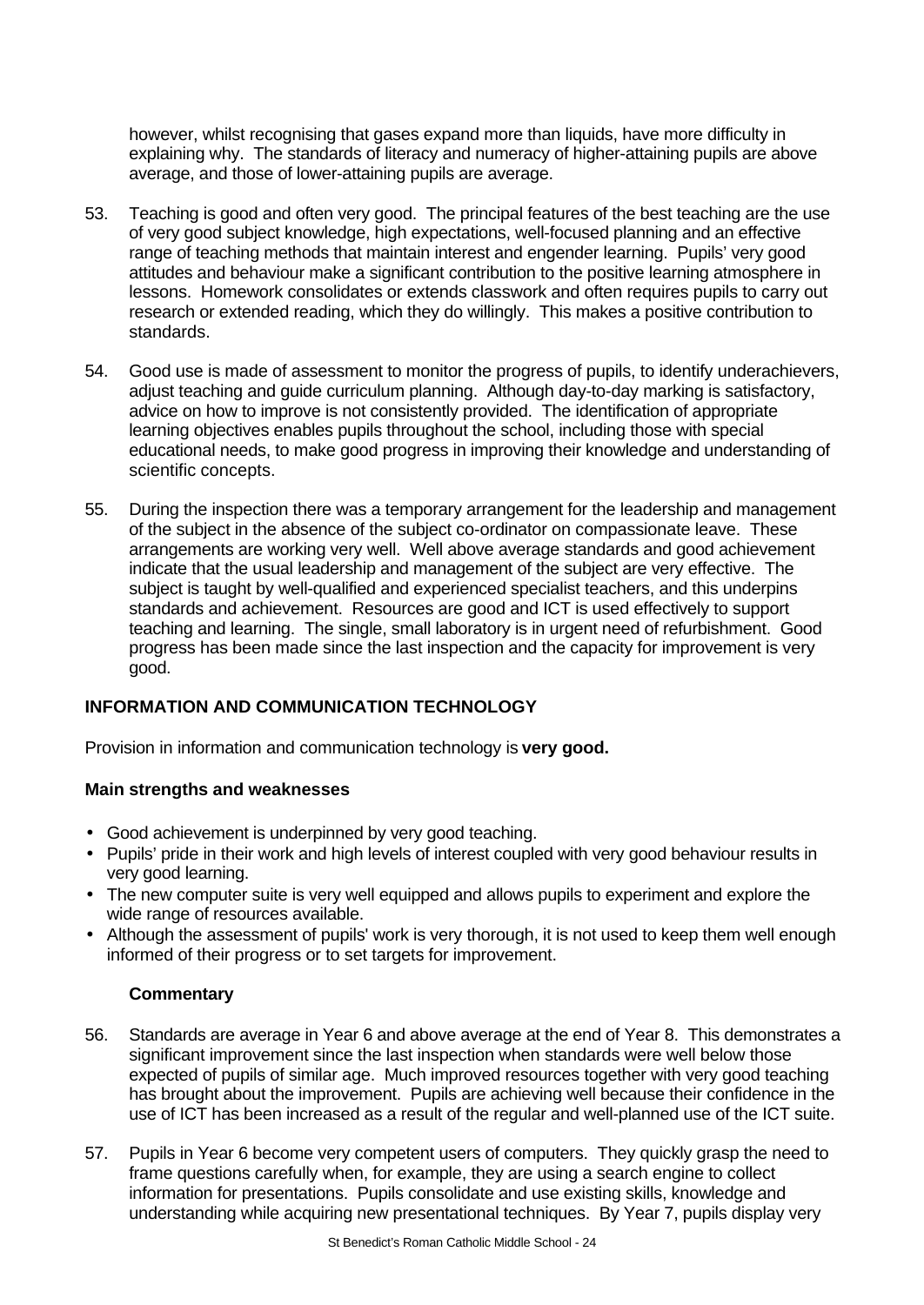good word processing skills and are competent in the use of presentational software. They understand how to communicate information through the careful selection of fonts, colour and images to enhance the imaginative ideas they are communicating. Pupils are very keen to learn. They approach problem solving enthusiastically and show very good levels of perseverance. Pupils discuss their work with each other supportively and exchange ideas in a mature manner. This support provides them with a great deal of confidence and leads to good achievement.

- 58. The strength of teaching in ICT lessons is very good planning coupled with very good subject knowledge that enables the teachers to be confident and enthusiastic in their work. Teachers plan lessons that match the learning needs of all pupils. The use of modified units from the national schemes and strategies provides a good foundation for teaching. Effective use is made of ICT skills booklets to record pupils' competence in the use of a variety of software. This approach encourages pupils to use software packages independently and supports their learning very well. Pupils respond to teachers' high expectations and strive to achieve high standards. They show high levels of pride in the work they produce. Very good use is made of the skills of more competent pupils in collaborative learning activities. Assessment is used very well to ensure that work is well matched to pupils' attainment levels. Higher-attaining pupils, for example, are given numerous opportunities to extend their skills and knowledge by using more complex software or engaging in more demanding tasks. However, the marking of pupils' work does not provide enough information of the standard of their work in terms of National Curriculum levels or enough guidance on how they can improve.
- 59. The recently appointed acting co-ordinator provides good leadership and management of the subject. Statutory requirements are being met. High levels of self-evaluation and analysis to improve standards reflect effective and efficient management. Good use has been made of inservice training provided by the Education Action Zone (EAZ) to develop teachers' ICT skills. Technical support has also been made available to the school through the EAZ and this is contributing to the improvement seen in the subject. A wide range of software is available to support learning, but needs to be organised on the server to ensure ease of access.

#### **Information and communication technology across the curriculum**

60. The use of ICT across the curriculum is satisfactory. All teachers have access to laptop computers and have been provided with training in the use of this equipment to support teaching and learning in their subjects. Because of this the use of ICT across the curriculum has improved considerably since the last inspection. Interactive whiteboards are available in most classrooms and are beginning to be used well in several subjects, for example in mathematics. Data logging is also used well in science. However, there is a need to improve the co-ordination of the timing and use of ICT in each subject to ensure that pupils' skills are used more effectively to support learning.

#### **HUMANITIES**

61. **Geography** was sampled. Two lessons were seen in Years 7 and 8 and pupils' work was scrutinised, although owing to the timing of the inspection, there was too little evidence to make a judgement about standards in Year 6. Standards in Years 7 and 8 are above average. Pupils make good progress in acquiring and using a range of geographical skills and vocabulary. A notable feature is the very well presented and accurately labelled diagrams to illustrate and explain, for example, the differences between relief, convectional and frontal rainfall. All pupils can use symbols and four-figure grid references in mapwork, and higherattaining pupils are confident in their use of six-figure ones. Standards of literacy are above average, but there is less evidence of pupils' skills in graphic work than is usually the case. Teaching and learning are good. Lessons are very carefully planned with due regard to pupils' abilities. Positive attitudes and an enthusiasm for learning enable all pupils, including those with special educational needs, to achieve well. Learning objectives are often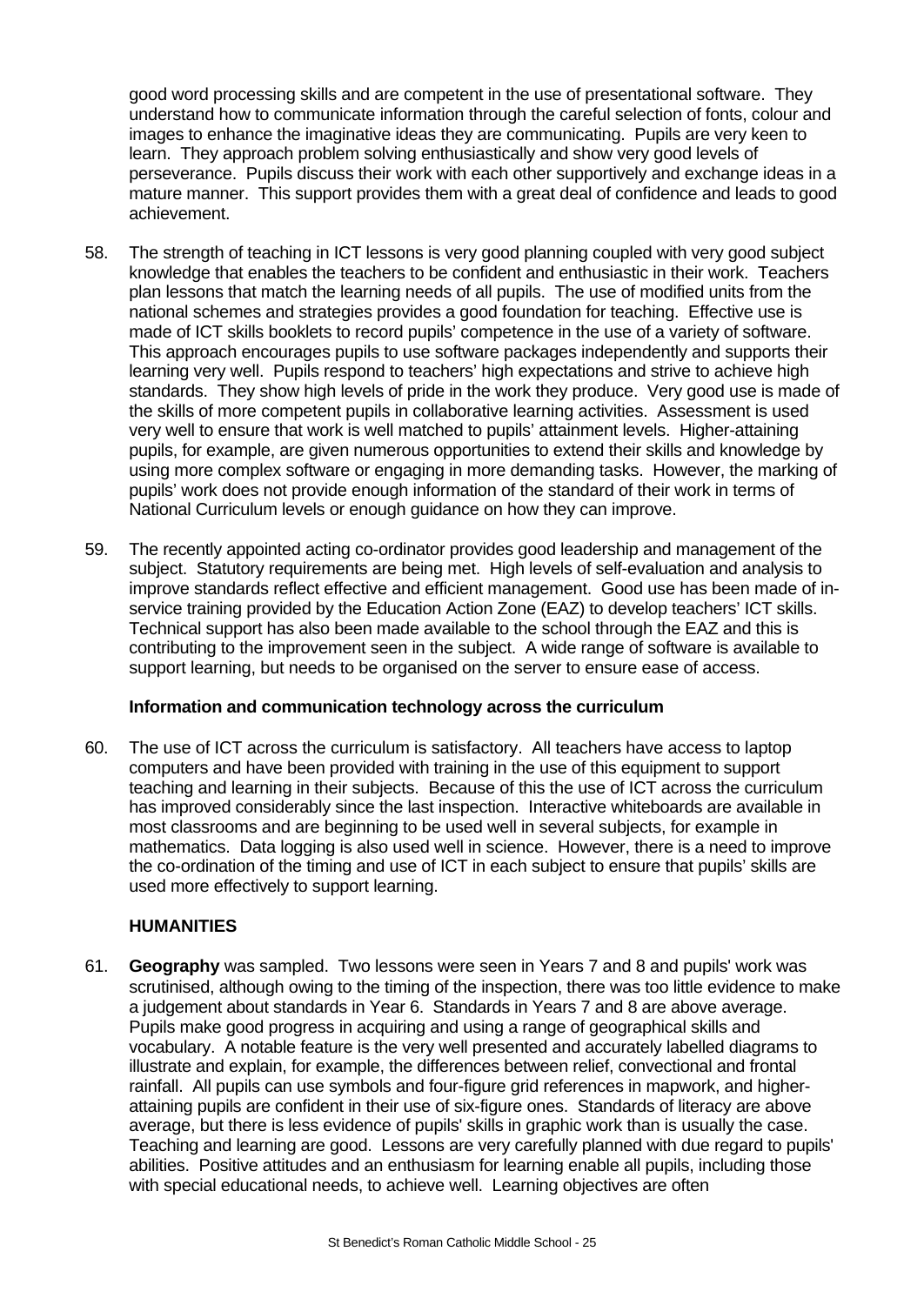explicitly shared with pupils at the start of lessons, and sometimes beneficially revisited at the ends of them. Schemes of work suggest that fieldwork plays an important part in the geography curriculum.

# **History**

Provision In history is **good.**

# **Main strengths and weaknesses**

- Teaching is good so pupils learn well.
- Very good relationships lead to good achievement.
- Good leadership and management effectively support non-specialist teachers.
- Coverage of National Curriculum programmes of study is restricted because of a lack of curriculum time.
- Pupils' source analysis and evaluation skills require further development.

- 62. Standards of work seen are above average. In Years 5 and 6, pupils display good observation skills and select evidence well from a range of evidence. Although pupils' grasp of chronology is not always secure, overall they achieve well. Most pupils produce well-presented work in technically accurate English, although lower-attaining pupils' work is sometimes incomplete and contains errors in spelling and punctuation. Higher-attaining pupils complete some imaginative extended writing on the discovery of Tutankhamun's tomb. As in higher years, literacy standards are above average.
- 63. In Years 7 and 8, standards are also above average and achievement is good. Pupils understand and use subject-specific terminology well and select from a range of evidence to show contrasting interpretations of life in the 1500s. At present they are insufficiently critical in their use of sources because they do not question how provenance affects reliability. Most pupils show a good understanding of cause and consequence in extended writing on the Civil War. A shortage of curriculum time means that pupils' knowledge and understanding of the Tudors, and the major changes which occurred during their reigns, is significantly less well developed than it is in most schools. Pupils with special educational needs also achieve well because teachers adapt materials and tasks for them, and where they are deployed, learning support assistants support them very effectively.
- 64. Pupils in all years learn well because they approach the subject with highly positive attitudes and are well taught. Humour is used very well which strengthens classroom relationships and encourages pupils to give of their best. Lesson planning is very detailed and classroom management strong, so that pupils' interest is effectively engaged and their attention well monitored. Learning activities are usually challenging, although occasionally a lack of teaching experience means that higher-attaining pupils are not always extended as fully as they might be.
- 65. The subject is well managed and led. The subject co-ordinator has worked hard to establish and build links with partner schools and to provide support for non-specialist colleagues. Development planning has had an appropriate focus on raising standards and improvement since the last inspection has been good.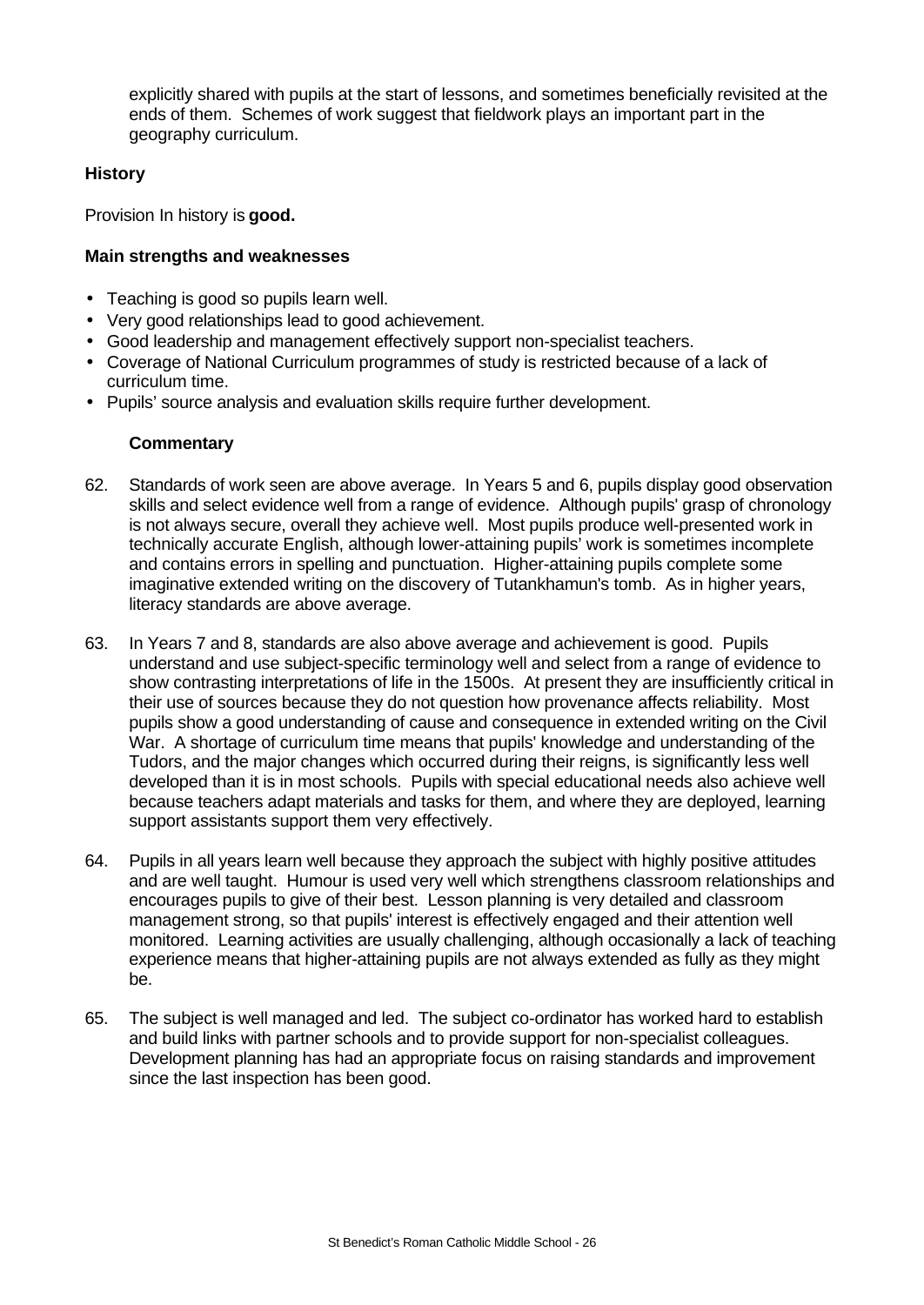# **CREATIVE, AESTHETIC, PRACTICAL AND PHYSICAL SUBJECTS**

- 66. Art, design and technology, music and physical education were sampled. A few lessons in each subject were observed and pupils' work was scrutinised,
- 67. Because pupils follow a well-planned and structured programme, which builds effectively on their prior attainment, they achieve well and standards are above national expectations in **art**. Skill acquisition in drawing techniques is good and pupils are developing an appropriate artistic vocabulary. Very good displays of pupils' work show imagination and an understanding of how different materials can be manipulated and linked to ideas. Pupils' attitudes to learning and their behaviour are very good, and make a significant contribution to learning. They are provided with further opportunities to extend their artistic knowledge and understanding through visits to exhibitions and galleries, and the art club. Pupils are very thoughtful not to disturb others in their movement around the art room. This is particularly important as the room is too small for the size of teaching groups. The quality of teaching and learning is good. Pupils are given a clear understanding of the learning objectives at the start of lessons and, because learning tasks are carefully planned, they are fully engaged and very productive. The leadership and management of the subject are very good. Careful planning, close monitoring and the effective use of assessment underpin pupils' progress and achievement. Good progress has been made since the last inspection, particularly with regard to the exploration of art from other cultures.
- 68. In **design and technology**, standards in food technology and textiles are above average and average in other materials areas. Well-structured booklets are being used very effectively, especially in food technology and textiles, to promote an understanding of the design process. Pupils use these design booklets with enthusiasm to guide their problem solving. They then go on to make their designs, confidently modifying their ideas when needed. Because assessment is used very effectively, clear targets are set and pupils know exactly what they have to do in order to make progress. This promotes good achievement. Teaching and learning are good with some very good teaching in food technology and textiles. Teaching is characterised by careful planning, very good subject knowledge, good relationships and much enthusiasm. Pupils find this approach infectious and take a great pride in their work. Leadership by the acting co-ordinator is very good. Development of the subject has continued well despite staffing difficulties. Strong links with the high school*,* together with innovative methods to ensure that designing and making is relevant to pupils' experiences, promote continuity in learning. The new food technology and textile room has provided the momentum to ensure that the subject has continued to improve since the last inspection.
- 69. Standards are generally at nationally expected levels in **music**. Pupils enter the school with limited musical experiences. Standards rise as pupils move through the school because curriculum planning and teaching and learning are good. Teaching is based on good subject knowledge and well-structured lessons that have a satisfactory balance between performing, composing and listening to music. Good progress is being made in the development of pupils' singing and a choir is being formed in collaboration with other local middle schools. However, work is occasionally too demanding for some lower-attaining pupils. When this occurs pupils become confused and inattentive. The accommodation for the subject is poor. The mobile classroom used for the subject is damp and this is affecting the music equipment. There is no piano in the music room. The recently appointed music co-ordinator is providing good subject leadership and has a clear vision for the future improvement of the subject.
- 70. Pupils achieve well and standards are above national expectations in **physical education**. Pupils are enthusiastic about their lessons and this, together with the willingness to help and support each other, makes a significant contribution to the good progress made in lessons. The quality of teaching and its impact on learning is good. Teachers have high expectations of the quality and pace of lessons, standards of behaviour and the development of good sporting attitudes. They have good knowledge of the activities they teach and, in the best lessons, use demonstration effectively to highlight good performance so that pupils know what to aim for. In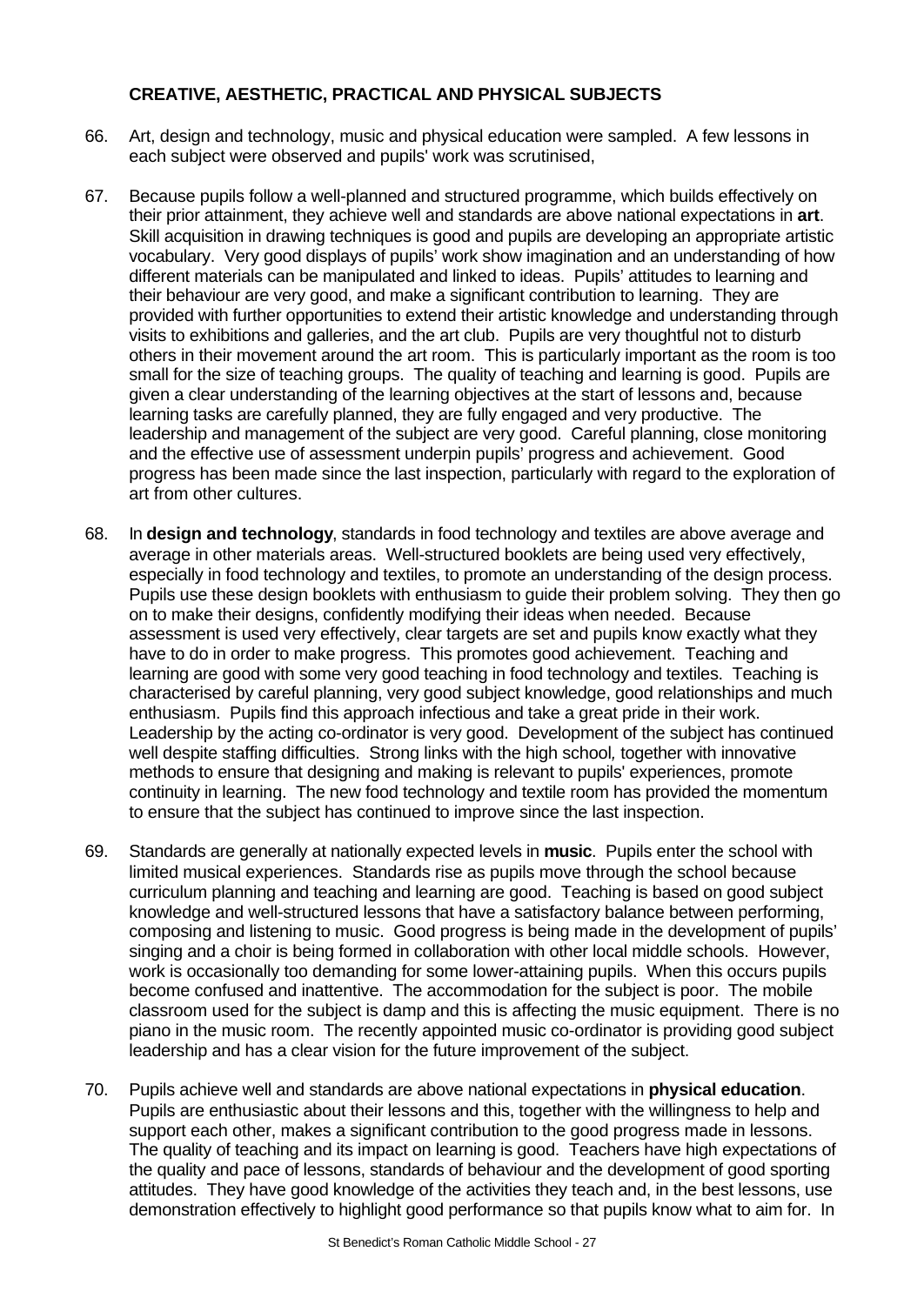dance, however, not enough emphasis is given to the quality of performance so that movement lacks expression and fluency. The pace of learning is brisk and clear learning objectives are met. Pupils with special educational needs and those who are gifted and talented achieve because they are challenged by appropriate tasks. Those pupils who are unable to take part in lessons are usually given tasks to involve them in what is being taught or included in question and answer sessions. The popular extra-curricular programme provides pupils with a very wide range of activities to further their interests. Pupils of all abilities are encouraged to join sports clubs in the community. Good leadership of the department has ensured that the strengths noted in the last inspection report have been maintained and further progress made in the development of pupils' planning evaluation skills.

# **PERSONAL, SOCIAL AND HEALTH EDUCATION AND CITIZENSHIP**

#### **Citizenship**

Provision in citizenship is **good**.

#### **Main strengths and weaknesses**

- The quality of provision reflects the very strong and supportive Catholic ethos of the school.
- Very good leadership and management are ensuring a measured and thoughtful introduction of the subject into the curriculum.
- Pupils have very responsible attitudes and recognise the value of citizenship lessons.
- Teaching is good and lessons engage pupils actively in their learning.

- 71. Although citizenship is a part of the statutory curriculum only from Year 7 onwards, the school has made a decision to teach it throughout the school. The subject is taught to all pupils through a weekly lesson but the values it seeks to develop are embedded in the whole life and work of the school. Pupils have a strong feeling of belonging to a Catholic community. The effect of this is seen in pupils' behaviour and attitudes around the school where they show that they understand right from wrong and that they respect other people and their beliefs and values. By Year 6, pupils have a good knowledge of basic human rights and they understand the need for rules in society. By Year 8 pupils are beginning to develop a good understanding of the workings of parliament and the essential features of democracies and dictatorships. Pupils learn about how they can participate in and affect community issues through the school council. They know how this works and can list the changes that it has brought about: refurbished toilets, healthier food at lunchtime, seats in the quad and a weekly prayer group meeting.
- 72. All pupils have a folder in which they can keep evidence of their achievements and involvement in school and community activities. This makes pupils responsible for selecting and recording what they think is important and also provides a basis for the assessment by tutors of pupils' progress towards becoming informed and active citizens.
- 73. The quality of teaching and learning is good although in the lessons observed during the inspection it ranged from satisfactory to very good. This is because the subject is taught by tutors and some are more comfortable than others with the content of the course and the methods needed to teach the subject. For instance, some teachers are more adept at encouraging pupils to reflect and to think divergently about the complexities of topical moral, social and cultural issues. On the other hand, because tutors know their pupils well and have excellent relationships with them, this creates a secure and trusting environment for the discussion of sensitive topics. Pupils are generally very well engaged in lessons. They enjoy the opportunity to think about important issues and to test their ideas through discussion.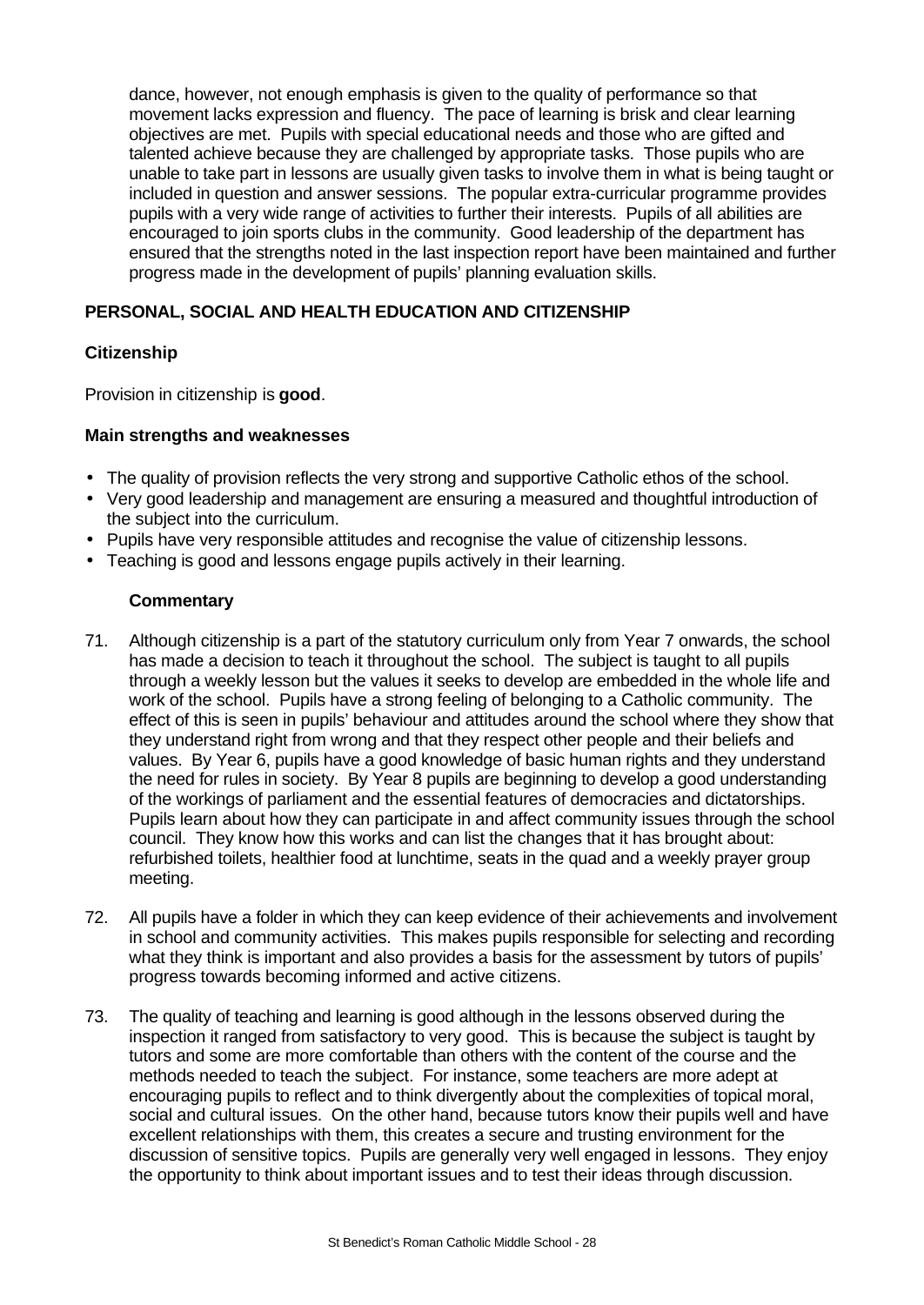Due attention is given to recording information and new learning and there is an increasing use of notebooks to reflect on what they have learned and to record how their opinions have been shaped or influenced.

74. The introduction of this new subject to the curriculum has been very well managed. The coordinator's very effective leadership is based soundly on her very good skills in the classroom, her high level of commitment to the subject and to the pupils' growth as responsible, active citizens. She has a clear vision for the future of the subject and has identified appropriate priorities for development. Links with other subjects are already in place and further use of the community as a valuable resource is underway.